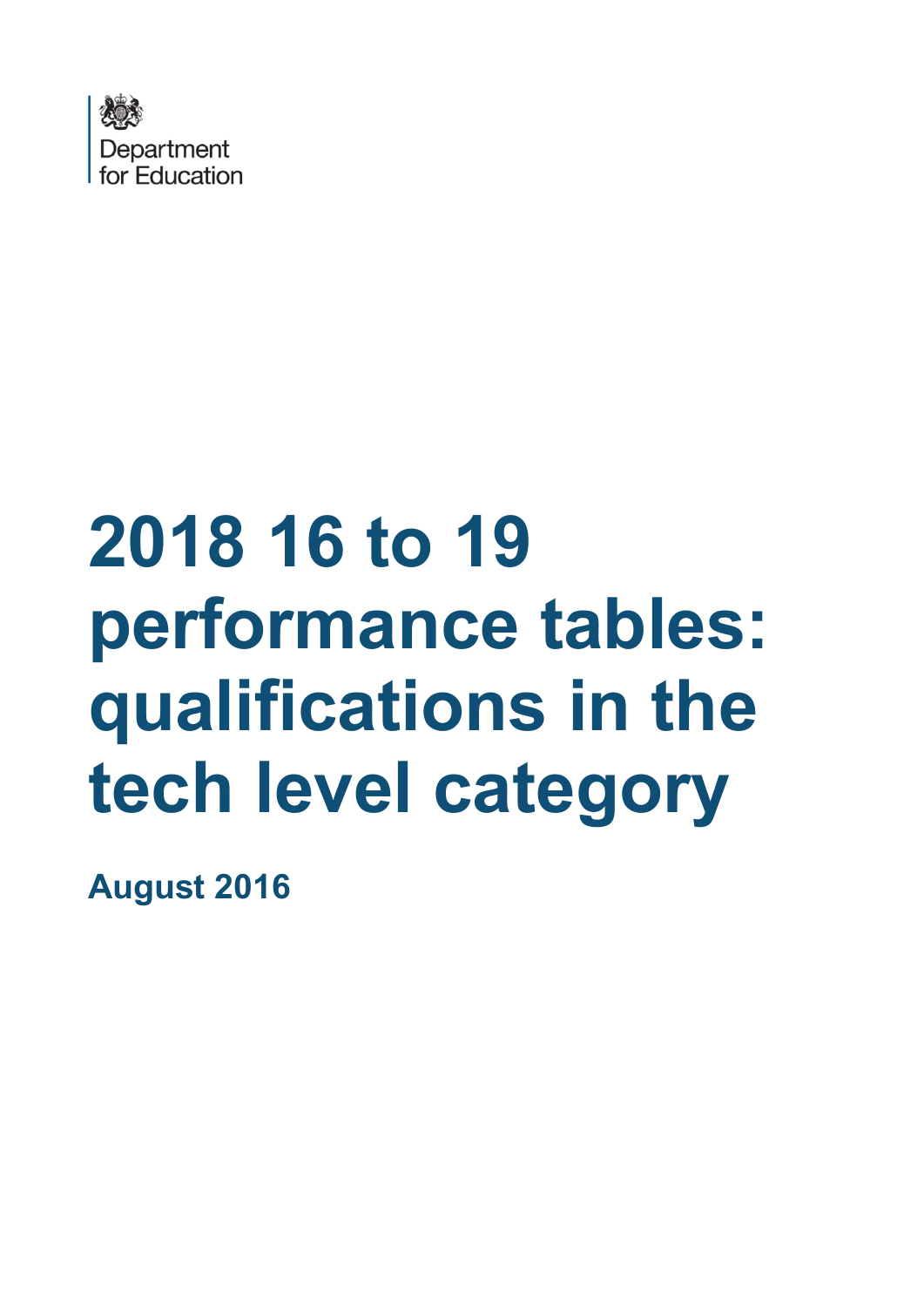## **Contents**

<span id="page-1-0"></span>

| Introduction                                                                                            | 3  |
|---------------------------------------------------------------------------------------------------------|----|
| Headline performance measures for 16-19 year olds                                                       | 4  |
| Qualifications that will be included in the tech level category in the 2018 16-19<br>performance tables | 5  |
| Tech levels in agriculture, horticulture and animal care                                                | 5  |
| Tech levels in arts, media and publishing                                                               | 7  |
| Tech levels in business, administration and law                                                         | 9  |
| Tech levels in child development and well-being                                                         | 10 |
| Tech levels in construction, planning and the built environment                                         | 11 |
| Tech levels in engineering and manufacturing                                                            | 13 |
| Tech levels in health and social care                                                                   | 16 |
| Tech levels in information and communication technology                                                 | 17 |
| Tech levels in sport, leisure and recreation                                                            | 18 |
| Tech levels in retail, hospitality and commercial enterprise                                            | 19 |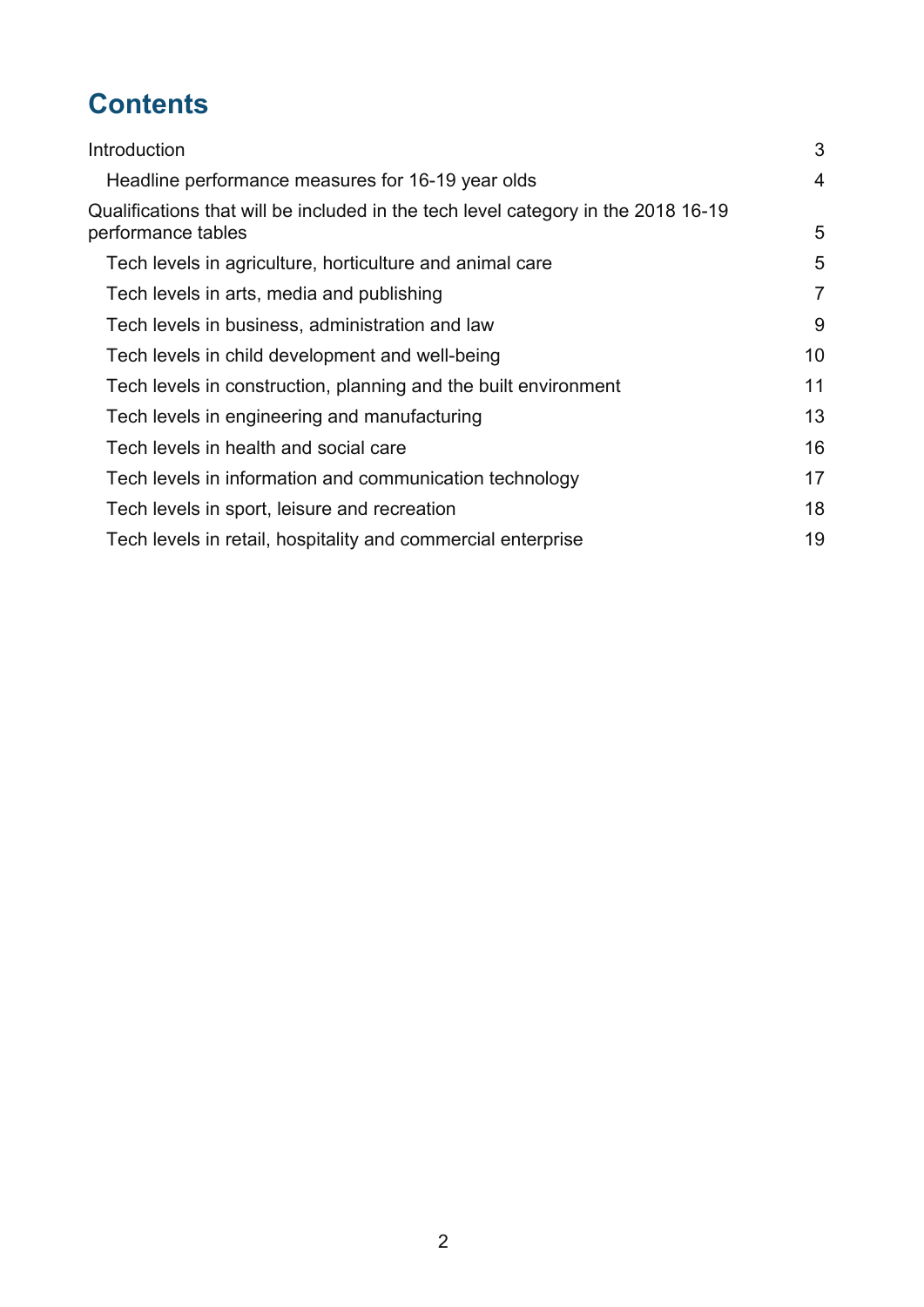## <span id="page-2-0"></span>**Introduction**

This is the list of qualifications that have been approved by the Department for Education (DfE) for teaching to 16 to 19 year olds from September 2016. These qualifications will be reported in the **tech level** category of the 2018 16-19 performance tables (to be published in early 2019). They will be reported alongside qualifications such as A Levels and other vocational qualifications.

**Tech levels** are rigorous advanced (level 3) technical qualifications on a par with A Levels and recognised by employers. They are for students aged 16 plus who want to specialise in a specific industry or prepare for a particular job. They cover jobs and careers where employers recruit people at this level or where a level 3 qualification is needed before students can progress to a related higher education course. Tech levels give students an opportunity to develop specialist knowledge and skills to help them get an apprenticeship or job, for example in engineering, IT, accounting or professional cookery, or progress to a higher level qualification. In some cases, a tech level qualification is a 'licence to practise' or can exempt someone holding the qualification from a professional exam. Tech levels are recognised by trade or professional bodies or at least five employers. Alternatively, the qualification may be accepted by a national licensed professional registration scheme.

The list contains the qualification number and title, links to information about its purpose and value for further study, jobs or careers to which it could lead and letters of support from employers and/or employer bodies. This will help students and parents decide which vocational qualifications best meet their learning needs and aspirations.

These links were correct at the time of publication. DfE cannot be held responsible for any omissions after this point. This is because the information is held on the website of the awarding organisation offering the qualification. DfE will ensure that any omissions reported to them are corrected wherever possible. Please report any omissions to: [vq.reform@education.gsi.gov.uk](mailto:vq.reform@education.gsi.gov.uk)

Qualifications that will be reported in performance tables for the first time in 2018 have an asterisk (\*) after the title.

Please note: schools and colleges may offer qualifications that are not included in the performance tables, if approved for teaching to 16-19 year olds, where this is in the best interests of each of their individual students.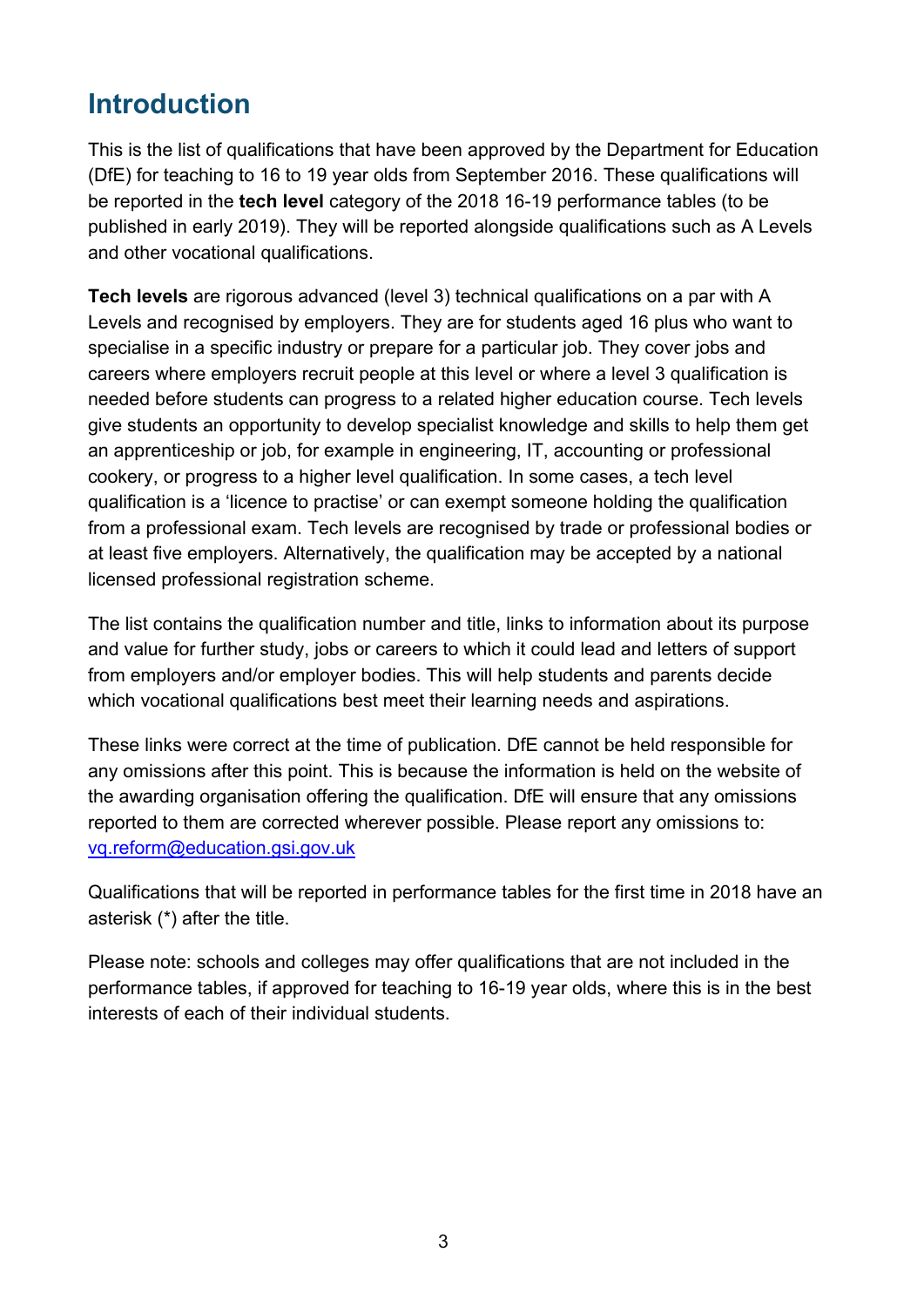#### <span id="page-3-0"></span>**Headline performance measures for 16-19 year olds**

In 2013, DfE announced significant reforms to school and college performance tables. These affect the reporting of exam results from the summer of 2016 onwards. The new headline measures for school and college performance will be:

- progress;
- attainment;
- progress in English and mathematics (for students without a good pass in these subjects);
- retention; and
- destination.

From 2016, the attainment and progress measures in 16-18 performance tables will report the following categories of qualification at level 3: academic qualifications (such as A levels); tech levels and applied general qualifications. From 2017, the measures will also report technical certificates at level 2. This can help students and parents decide which courses to take and then select a school or college in their area that offers this course.

Further information can be found at the following link: 16 to 19 accountability headline [measures: technical guide](https://www.gov.uk/government/publications/16-to-19-accountability-headline-measures-technical-guide)

Tech levels count towards the technical baccalaureate (TechBacc) performance measure. This recognises the highest level of technical training achieved by students aged [1](#page-1-0)6 to 19. To achieve the TechBacc<sup>1,</sup> students will need to attain:

- an approved level 3 tech level qualification;
- an approved level 3 mathematics qualification;
- an extended project qualification.

From 2016/17, a funding uplift will be provided for students that successfully complete a large TechBacc programme, where the tech level, level 3 mathematics and extended project qualification are the size of four A levels or larger.

More information about the TechBacc funding uplift is available on page 7 of the [TechBacc performance measure policy document.](https://www.gov.uk/government/uploads/system/uploads/attachment_data/file/366677/The_Technical_Baccalaureate_performance_table_measure.pdf)

 $\overline{a}$ 

<sup>&</sup>lt;sup>1</sup> [Technical baccalaureate measure](https://www.gov.uk/government/policies/improving-the-quality-of-further-education-and-skills-training/supporting-pages/technical-baccalaureate-measure)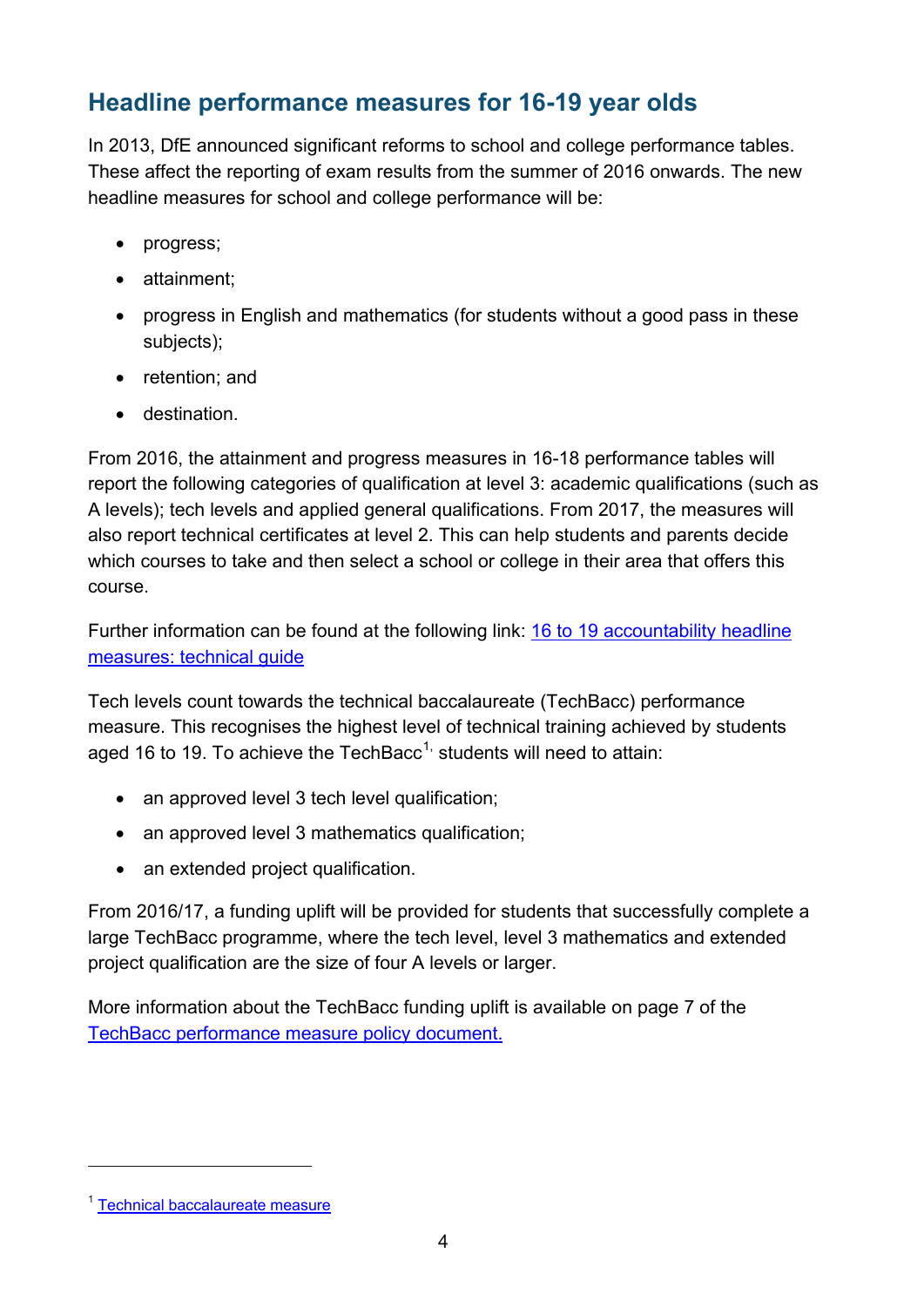## <span id="page-4-0"></span>**Qualifications that will be included in the tech level category in the 2018 16-19 performance tables**

### <span id="page-4-1"></span>**Tech levels in agriculture, horticulture and animal care**

| QN         | <b>Qualification title</b>                                                                              | <b>Size</b><br>(GLH) | Qualification<br><b>Purpose</b><br><b>Statement</b> | <b>Recognition</b><br><b>Evidence</b> |
|------------|---------------------------------------------------------------------------------------------------------|----------------------|-----------------------------------------------------|---------------------------------------|
|            | <b>Agriculture</b>                                                                                      |                      |                                                     |                                       |
| 601/7448/1 | City & Guilds Level 3 Advanced Technical<br>Certificate in Agriculture*                                 | 360                  | <b>Purpose</b>                                      | Recognition                           |
| 601/7557/6 | City & Guilds Level 3 Advanced Technical<br>Certificate in Land and Wildlife Management*                | 360                  | <b>Purpose</b>                                      | <b>Recognition</b>                    |
| 601/7452/3 | City & Guilds Level 3 Advanced Technical<br>Diploma in Agriculture (540)*                               | 540                  | <b>Purpose</b>                                      | Recognition                           |
| 601/7558/8 | City & Guilds Level 3 Advanced Technical<br>Diploma in Land and Wildlife Management<br>$(540)^*$        | 540                  | <b>Purpose</b>                                      | Recognition                           |
| 601/7451/1 | City & Guilds Level 3 Advanced Technical<br>Extended Diploma in Agriculture (720)*                      | 720                  | <b>Purpose</b>                                      | Recognition                           |
| 601/7565/5 | City & Guilds Level 3 Advanced Technical<br>Extended Diploma in Land and Wildlife<br>Management (720)*  | 720                  | <b>Purpose</b>                                      | Recognition                           |
| 601/7459/6 | City & Guilds Level 3 Advanced Technical<br>Extended Diploma in Agriculture (1080)*                     | 1080                 | <b>Purpose</b>                                      | <b>Recognition</b>                    |
| 601/7564/3 | City & Guilds Level 3 Advanced Technical<br>Extended Diploma in Land and Wildlife<br>Management (1080)* | 1080                 | <b>Purpose</b>                                      | <b>Recognition</b>                    |
|            | <b>Animal management</b>                                                                                |                      |                                                     |                                       |
| 601/7518/7 | City & Guilds Level 3 Advanced Technical<br>Certificate in Animal Management*                           | 360                  | <b>Purpose</b>                                      | Recognition                           |
| 601/7524/2 | Pearson BTEC Level 3 National Extended<br>Certificate in Animal Management*                             | 360                  | <b>Purpose</b>                                      | Recognition                           |
| 601/7520/5 | City & Guilds Level 3 Advanced Technical<br>Diploma in Animal Management (540)*                         | 540                  | <b>Purpose</b>                                      | <b>Recognition</b>                    |
| 601/7525/4 | Pearson BTEC Level 3 National Foundation<br>Diploma in Animal Management*                               | 540                  | <b>Purpose</b>                                      | Recognition                           |
| 601/7550/3 | City & Guilds Level 3 Advanced Technical<br>Extended Diploma in Animal Management<br>$(720)^*$          | 720                  | <b>Purpose</b>                                      | Recognition                           |
| 601/7523/0 | Pearson BTEC Level 3 National Diploma in<br>Animal Management*                                          | 720                  | <b>Purpose</b>                                      | Recognition                           |
| 601/7549/7 | City & Guilds Level 3 Advanced Technical<br>Extended Diploma in Animal Management<br>$(1080)^*$         | 1080                 | <b>Purpose</b>                                      | <b>Recognition</b>                    |
| 601/7527/8 | Pearson BTEC Level 3 National Extended<br>Diploma in Animal Management with Science*                    | 1080                 | <b>Purpose</b>                                      | Recognition                           |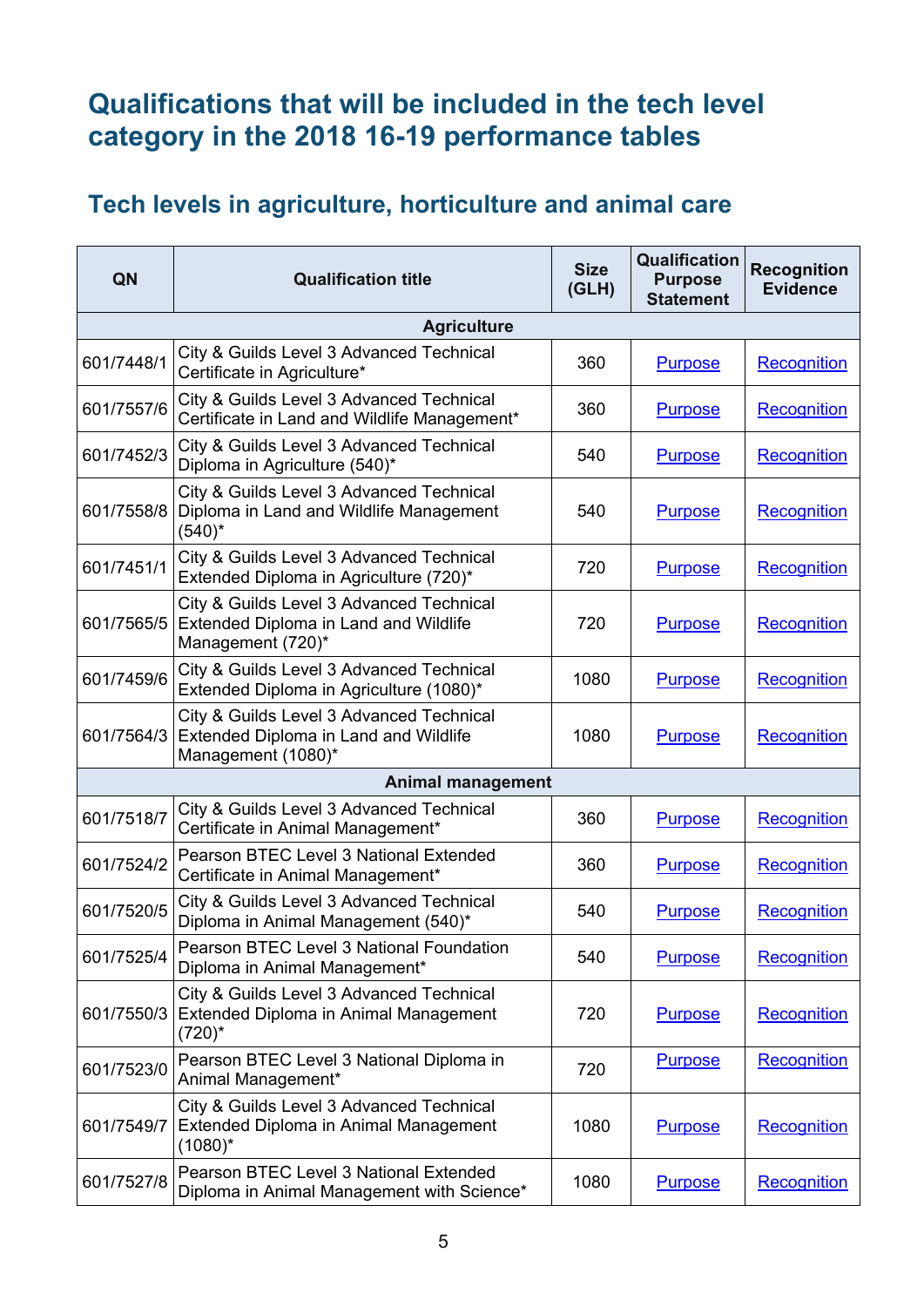| QN         | <b>Qualification title</b>                                                                               | <b>Size</b><br>(GLH) | Qualification<br><b>Purpose</b><br><b>Statement</b> | <b>Recognition</b><br><b>Evidence</b> |
|------------|----------------------------------------------------------------------------------------------------------|----------------------|-----------------------------------------------------|---------------------------------------|
|            | <b>Floristry</b>                                                                                         |                      |                                                     |                                       |
| 601/7444/4 | City & Guilds Level 3 Advanced Technical<br>Diploma in Floristry (540)*                                  | 540                  | <b>Purpose</b>                                      | Recognition                           |
|            | <b>Forestry and arboriculture</b>                                                                        |                      |                                                     |                                       |
| 601/7507/2 | City & Guilds Level 3 Advanced Technical<br>Certificate in Forestry and Arboriculture*                   | 360                  | <b>Purpose</b>                                      | <b>Recognition</b>                    |
| 601/7517/5 | City & Guilds Level 3 Advanced Technical<br>Extended Diploma in Forestry and Arboriculture<br>$(1080)^*$ | 1080                 | <b>Purpose</b>                                      | Recognition                           |
|            | <b>Horse management</b>                                                                                  |                      |                                                     |                                       |
| 601/7184/4 | City & Guilds Level 3 Advanced Technical<br>Certificate in Equine Management*                            | 360                  | <b>Purpose</b>                                      | Recognition                           |
| 601/7185/6 | City & Guilds Level 3 Advanced Technical<br>Diploma in Equine Management (540)*                          | 540                  | <b>Purpose</b>                                      | <b>Recognition</b>                    |
| 601/7186/8 | City & Guilds Level 3 Advanced Technical<br>Extended Diploma in Equine Management<br>$(720)^*$           | 720                  | <b>Purpose</b>                                      | Recognition                           |
| 601/7187/X | City & Guilds Level 3 Advanced Technical<br>Extended Diploma in Equine Management<br>$(1080)^*$          | 1080                 | <b>Purpose</b>                                      | Recognition                           |
|            | <b>Horticulture</b>                                                                                      |                      |                                                     |                                       |
| 601/7453/5 | City & Guilds Level 3 Advanced Technical<br>Certificate in Horticulture*                                 | 360                  | <b>Purpose</b>                                      | Recognition                           |
| 601/7456/0 | City & Guilds Level 3 Advanced Technical<br>Diploma in Horticulture (540)*                               | 540                  | <b>Purpose</b>                                      | Recognition                           |
| 601/7455/9 | City & Guilds Level 3 Advanced Technical<br>Extended Diploma in Horticulture (720)*                      | 720                  | <b>Purpose</b>                                      | <b>Recognition</b>                    |
| 601/7454/7 | City & Guilds Level 3 Advanced Technical<br>Extended Diploma in Horticulture (1080)*                     | 1080                 | <b>Purpose</b>                                      | Recognition                           |
|            | Land-based engineering technology                                                                        |                      |                                                     |                                       |
| 601/7239/3 | IMI Level 3 Extended Diploma in Land-based<br>Engineering Technology (VRQ)*                              | 693                  | <b>Purpose</b>                                      | Recognition                           |
| 601/7463/8 | City & Guilds Level 3 Advanced Technical<br>Extended Diploma in Land-based Engineering<br>$(1080)^*$     | 1080                 | <b>Purpose</b>                                      | Recognition                           |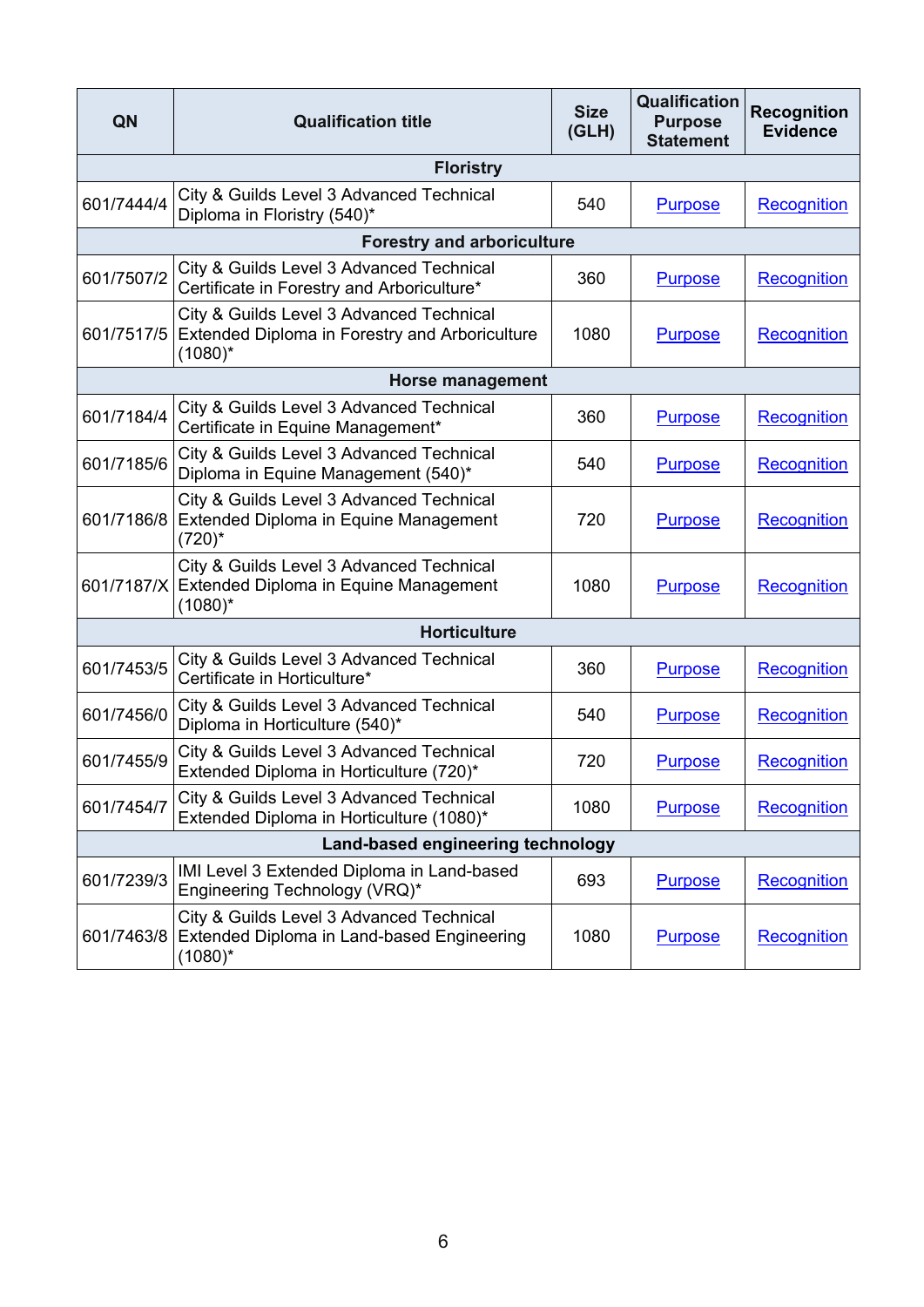## <span id="page-6-0"></span>**Tech levels in arts, media and publishing**

| QN                                   | <b>Qualification title</b>                                                           | <b>Size</b><br>(GLH) | Qualification<br><b>Purpose</b><br><b>Statement</b> | <b>Recognition</b><br><b>Evidence</b> |
|--------------------------------------|--------------------------------------------------------------------------------------|----------------------|-----------------------------------------------------|---------------------------------------|
|                                      | 3D design and crafts                                                                 |                      |                                                     |                                       |
| 601/7224/1                           | Pearson BTEC Level 3 National Diploma in 3D<br>Design and Crafts*                    | 720                  | <b>Purpose</b>                                      | Recognition                           |
| <b>Creative and performing arts</b>  |                                                                                      |                      |                                                     |                                       |
| 601/7682/9                           | RSL Level 3 Diploma in Creative and Performing<br>Arts*                              | 570                  | <b>Purpose</b>                                      | <b>Recognition</b>                    |
| 601/7683/0                           | RSL Level 3 Extended Diploma in Creative and<br>Performing Arts*                     | 1050                 | <b>Purpose</b>                                      | Recognition                           |
|                                      | <b>Digital media</b>                                                                 |                      |                                                     |                                       |
| 601/7260/5                           | <b>OCR Level 3 Cambridge Technical Foundation</b><br>Diploma in Digital Media (VRQ)* | 540                  | <b>Purpose</b>                                      | Recognition                           |
| 601/7261/7                           | OCR Level 3 Cambridge Technical Diploma in<br>Digital Media (VRQ)*                   | 720                  | <b>Purpose</b>                                      | Recognition                           |
|                                      | <b>Digital publishing</b>                                                            |                      |                                                     |                                       |
| 601/7472/9                           | Pearson BTEC Level 3 National Diploma in<br>Digital Publishing*                      | 720                  | <b>Purpose</b>                                      | Recognition                           |
| <b>Fashion design and production</b> |                                                                                      |                      |                                                     |                                       |
| 601/7225/3                           | Pearson BTEC Level 3 National Diploma in<br>Fashion Design and Production*           | 720                  | <b>Purpose</b>                                      | Recognition                           |
|                                      | <b>Film and television</b>                                                           |                      |                                                     |                                       |
| 601/7470/5                           | Pearson BTEC Level 3 National Diploma in Film<br>and Television Production*          | 720                  | <b>Purpose</b>                                      | Recognition                           |
| 601/7471/7                           | Pearson BTEC Level 3 National Diploma in Film<br>and Television Visual Effects*      | 720                  | <b>Purpose</b>                                      | Recognition                           |
|                                      | <b>Graphics</b>                                                                      |                      |                                                     |                                       |
| 601/7226/5                           | Pearson BTEC Level 3 National Diploma in<br>Graphics*                                | 720                  | <b>Purpose</b>                                      | Recognition                           |
|                                      | <b>Music practitioners</b>                                                           |                      |                                                     |                                       |
| 601/7691/X                           | RSL Level 3 Subsidiary Diploma for Music<br>Practitioners (QCF)*                     | 540                  | <b>Purpose</b>                                      | Recognition                           |
| 601/7693/3                           | RSL Level 3 Extended Diploma For Music<br>Practitioners (QCF)*                       | 1080                 | <b>Purpose</b>                                      | Recognition                           |
|                                      | <b>Music technology</b>                                                              |                      |                                                     |                                       |
| 601/7350/6                           | Pearson BTEC Level 3 National Diploma in<br>Music Technology*                        | 720                  | <b>Purpose</b>                                      | Recognition                           |
| 601/7351/8                           | Pearson BTEC Level 3 National Extended<br>Diploma in Music Technology*               | 1080                 | <b>Purpose</b>                                      | Recognition                           |
| QN                                   | <b>Qualification title</b>                                                           | <b>Size</b><br>(GLH) | Qualification<br><b>Purpose</b><br><b>Statement</b> | <b>Recognition</b><br><b>Evidence</b> |
| Photography                          |                                                                                      |                      |                                                     |                                       |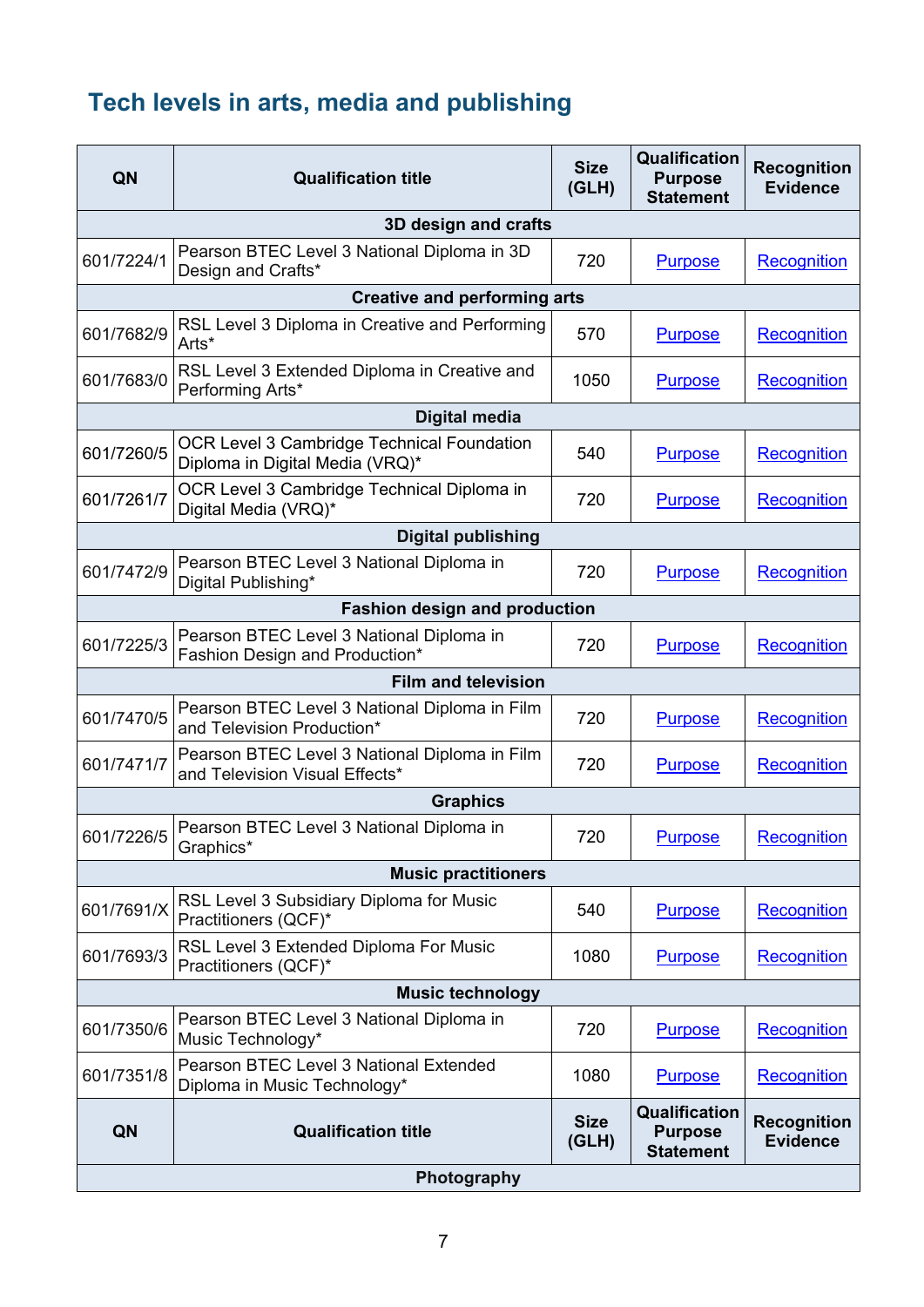| 601/7227/7                     | Pearson BTEC Level 3 National Diploma in<br>Photography*                                                             | 720  | <b>Purpose</b> | Recognition        |
|--------------------------------|----------------------------------------------------------------------------------------------------------------------|------|----------------|--------------------|
|                                | <b>Sound production</b>                                                                                              |      |                |                    |
| 601/7474/2                     | Pearson BTEC Level 3 National Diploma in<br>Sound Production*                                                        | 720  | <b>Purpose</b> | Recognition        |
| Video and digital games design |                                                                                                                      |      |                |                    |
| 601/7139/X                     | <b>AQA Level 3 Foundation Technical Level</b><br>Entertainment Technology: Video Games Art<br>and Mechanics*         | 360  | <b>Purpose</b> | <b>Recognition</b> |
| 601/7140/6                     | <b>AQA Level 3 Technical Level Entertainment</b><br>Technology: Video Games Art and Animation*                       | 540  | <b>Purpose</b> | Recognition        |
| 601/7141/8                     | <b>AQA Level 3 Technical Level Entertainment</b><br>Technology: Video Games Art and Design*                          | 720  | <b>Purpose</b> | Recognition        |
| 601/7473/0                     | Pearson BTEC Level 3 National Diploma in<br>Digital Games Design and Development*                                    | 720  | <b>Purpose</b> | Recognition        |
|                                | <b>AQA Level 3 Technical Level Entertainment</b><br>601/7142/X Technology: Video Games Art and Design<br>Production* | 1080 | <b>Purpose</b> | Recognition        |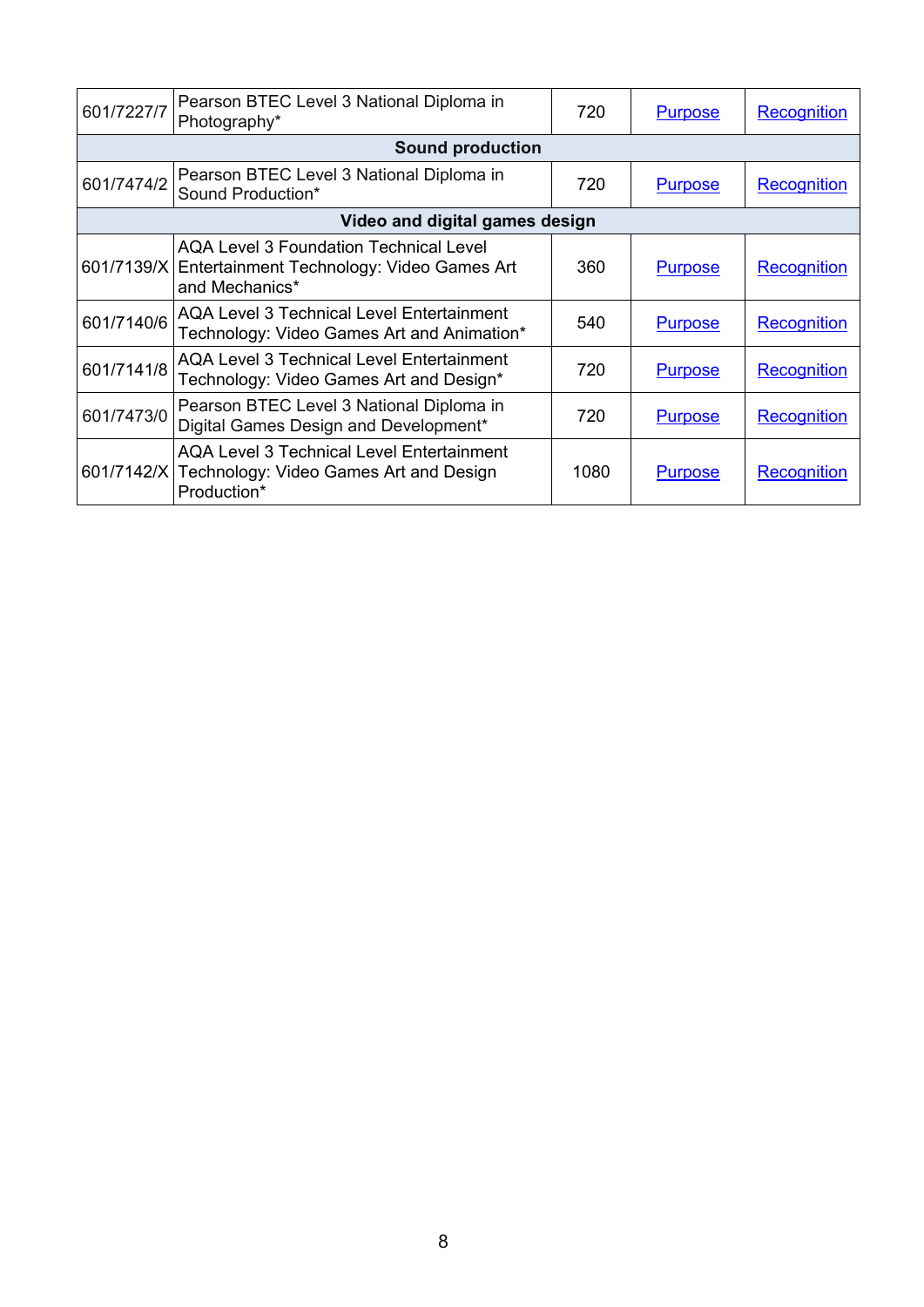## <span id="page-8-0"></span>**Tech levels in business, administration and law**

| QN         | <b>Qualification title</b>                                                           | <b>Size</b><br>(GLH) | Qualification<br><b>Purpose</b><br><b>Statement</b> | <b>Recognition</b><br><b>Evidence</b> |
|------------|--------------------------------------------------------------------------------------|----------------------|-----------------------------------------------------|---------------------------------------|
|            | <b>Accounting</b>                                                                    |                      |                                                     |                                       |
| 601/6554/6 | AAT Advanced Diploma in Accounting - Level 3*                                        | 390                  | <b>Purpose</b>                                      | <b>Recognition</b>                    |
|            | <b>Business</b>                                                                      |                      |                                                     |                                       |
| 601/7147/9 | <b>AQA Level 3 Foundation Technical Level</b><br>Business: Marketing Communications* | 360                  | <b>Purpose</b>                                      | <b>Recognition</b>                    |
| 601/7148/0 | <b>AQA Level 3 Technical Level Business:</b><br>Marketing*                           | 720                  | <b>Purpose</b>                                      | Recognition                           |
|            | <b>Legal services</b>                                                                |                      |                                                     |                                       |
| 601/7248/4 | CILEx Level 3 Diploma in Law and Legal Skills*                                       | 360                  | <b>Purpose</b>                                      | Recognition                           |
| 601/7401/8 | City & Guilds Level 3 Advanced Technical<br>Certificate for Legal Secretaries*       | 360                  | <b>Purpose</b>                                      | Recognition                           |
|            | <b>Medical services</b>                                                              |                      |                                                     |                                       |
| 601/7400/6 | City & Guilds Level 3 Advanced Technical<br>Diploma in Medical Administration (450)* | 450                  | <b>Purpose</b>                                      | Recognition                           |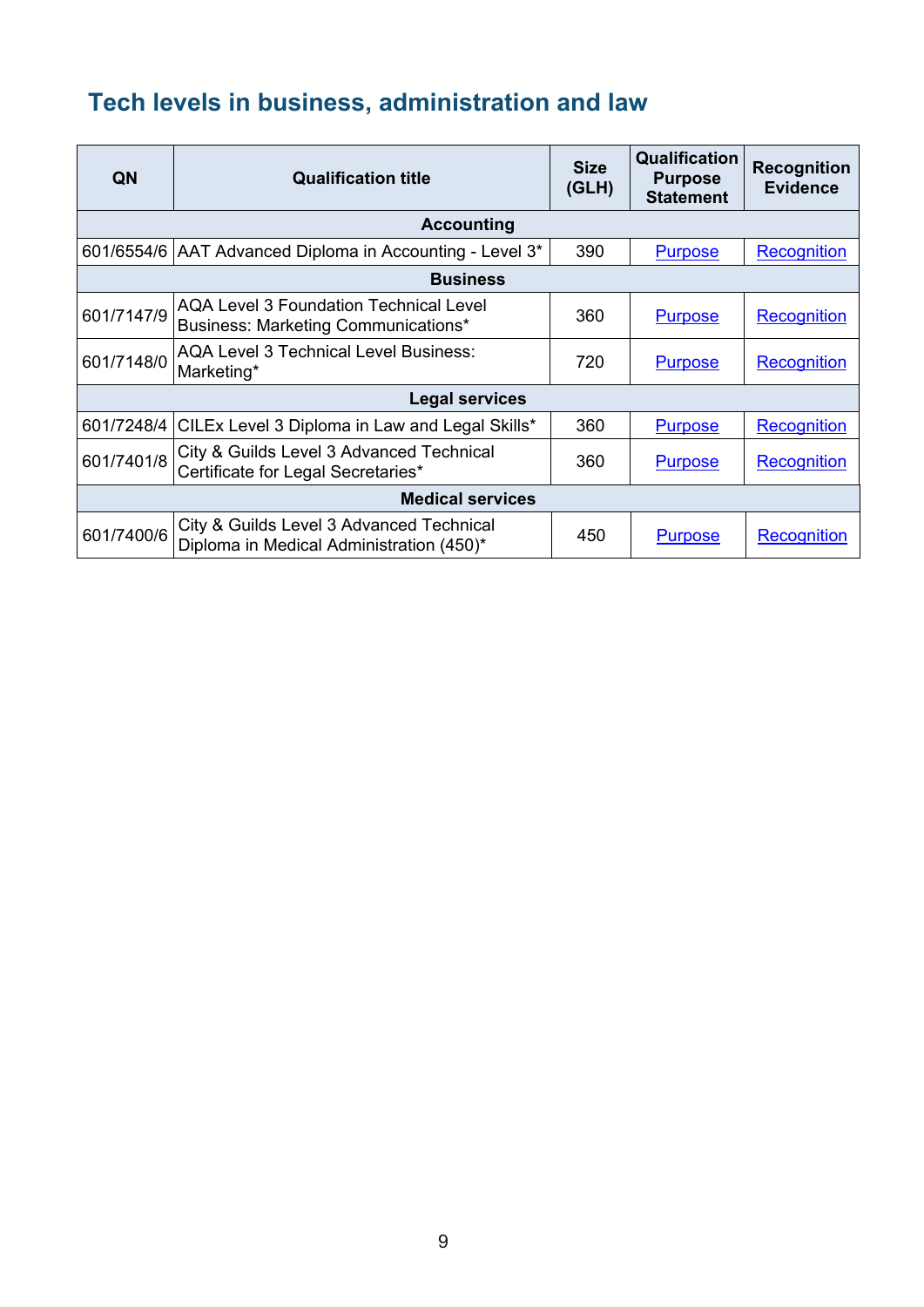## <span id="page-9-0"></span>**Tech levels in child development and well-being**

| QN                   | <b>Qualification title</b>                                                                                                      | <b>Size</b><br>(GLH) | Qualification<br><b>Purpose</b><br><b>Statement</b> | <b>Recognition</b><br><b>Evidence</b> |
|----------------------|---------------------------------------------------------------------------------------------------------------------------------|----------------------|-----------------------------------------------------|---------------------------------------|
|                      | <b>Childcare</b>                                                                                                                |                      |                                                     |                                       |
| 601/8436/X           | NCFE CACHE Technical Level 3 Certificate in<br>Childcare and Education*                                                         | 431                  | <b>Purpose</b>                                      | <b>Recognition</b>                    |
| 601/7439/0           | City & Guilds Level 3 Advanced Technical<br>Diploma in Early Years and Childcare (540)*                                         | 540                  | <b>Purpose</b>                                      | <b>Recognition</b>                    |
|                      | Children's play, learning and development                                                                                       |                      |                                                     |                                       |
| 601/7570/9           | Pearson BTEC Level 3 National Foundation<br>Diploma in Children's Play, Learning and<br>Development*                            | 540                  | <b>Purpose</b>                                      | Recognition                           |
| Early years educator |                                                                                                                                 |                      |                                                     |                                       |
| 601/8438/3           | NCFE CACHE Technical Level 3 Diploma in<br>Early Years Education and Care (Early Years<br>Educator)*                            | 691                  | <b>Purpose</b>                                      | Recognition                           |
| 601/7571/0           | Pearson BTEC Level 3 National Diploma in<br>Children's Play, Learning and Development<br>(Early Years Educator)*                | 720                  | <b>Purpose</b>                                      | <b>Recognition</b>                    |
| 601/8437/1           | NCFE CACHE Technical Level 3 Diploma in<br><b>Childcare and Education (Early Years</b><br>Educator)*                            | 914                  | <b>Purpose</b>                                      | <b>Recognition</b>                    |
| 601/7440/7           | City & Guilds Level 3 Advanced Technical<br>Extended Diploma for the Early Years<br>Practitioner (Early Years Educator) (1080)* | 1080                 | <b>Purpose</b>                                      | Recognition                           |
| 601/7572/2           | Pearson BTEC Level 3 National Extended<br>Diploma in Children's Play, Learning and<br>Development (Early Years Educator)*       | 1080                 | <b>Purpose</b>                                      | <b>Recognition</b>                    |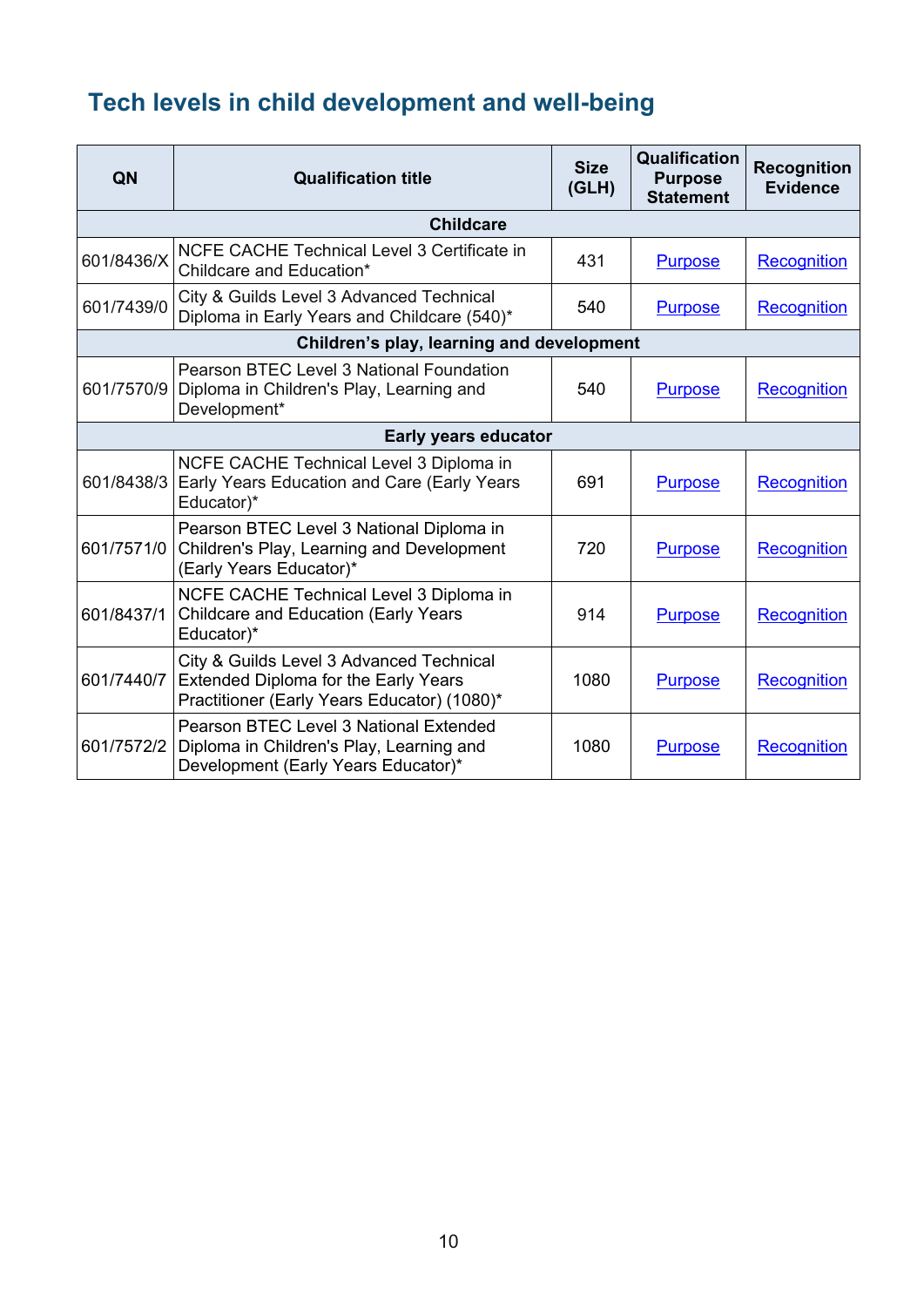#### <span id="page-10-0"></span>**Tech levels in construction, planning and the built environment**

| QN         | <b>Qualification title</b>                                                                                    | <b>Size</b><br>(GLH) | Qualification<br><b>Purpose</b><br><b>Statement</b> | <b>Recognition</b><br><b>Evidence</b> |
|------------|---------------------------------------------------------------------------------------------------------------|----------------------|-----------------------------------------------------|---------------------------------------|
|            | <b>Architectural joinery</b>                                                                                  |                      |                                                     |                                       |
| 601/7419/5 | City & Guilds Level 3 Advanced Technical<br>Diploma in Architectural Joinery (450)*                           | 450                  | <b>Purpose</b>                                      | <b>Recognition</b>                    |
|            | <b>Bench joinery</b>                                                                                          |                      |                                                     |                                       |
| 600/8617/8 | Cskills Awards Level 3 Diploma in Bench Joinery<br>(Construction)                                             | 885                  | <b>Purpose</b>                                      | Recognition                           |
|            | <b>Bricklaying</b>                                                                                            |                      |                                                     |                                       |
| 601/7236/8 | City & Guilds Level 3 Advanced Technical<br>Diploma in Bricklaying (450)*                                     | 450                  | <b>Purpose</b>                                      | Recognition                           |
| 600/8607/5 | Cskills Awards Level 3 Diploma in Bricklaying<br>(Construction)                                               | 675                  | <b>Purpose</b>                                      | <b>Recognition</b>                    |
|            | <b>Construction and the built environment</b>                                                                 |                      |                                                     |                                       |
| 601/4510/9 | City & Guilds Level 3 Advanced Technical<br>Certificate in Constructing the Built Environment                 | 360                  | <b>Purpose</b>                                      | <b>Recognition</b>                    |
| 601/4509/2 | City & Guilds Level 3 Advanced Technical<br>Diploma in Constructing the Built Environment<br>(540)            | 540                  | <b>Purpose</b>                                      | Recognition                           |
| 601/4508/0 | City & Guilds Level 3 Advanced Technical<br>Extended Diploma in Constructing the Built<br>Environment (720)   | 720                  | <b>Purpose</b>                                      | <b>Recognition</b>                    |
| 601/5640/5 | City & Guilds Level 3 Advanced Technical<br>Extended Diploma in Constructing the Built<br>Environment (1080)* | 1080                 | <b>Purpose</b>                                      | <b>Recognition</b>                    |
|            | <b>Electrical installation</b>                                                                                |                      |                                                     |                                       |
| 601/7307/5 | City & Guilds Advanced Technical Diploma in<br>Electrical Installation (450)*                                 | 450                  | <b>Purpose</b>                                      | <b>Recognition</b>                    |
|            | <b>Painting and decorating</b>                                                                                |                      |                                                     |                                       |
| 601/7420/1 | City & Guilds Level 3 Advanced Technical<br>Diploma in Painting and Decorating (450)*                         | 450                  | <b>Purpose</b>                                      | <b>Recognition</b>                    |
| 600/8610/5 | Cskills Awards Level 3 Diploma in Painting and<br>Decorating (Construction)                                   | 869                  | <b>Purpose</b>                                      | Recognition                           |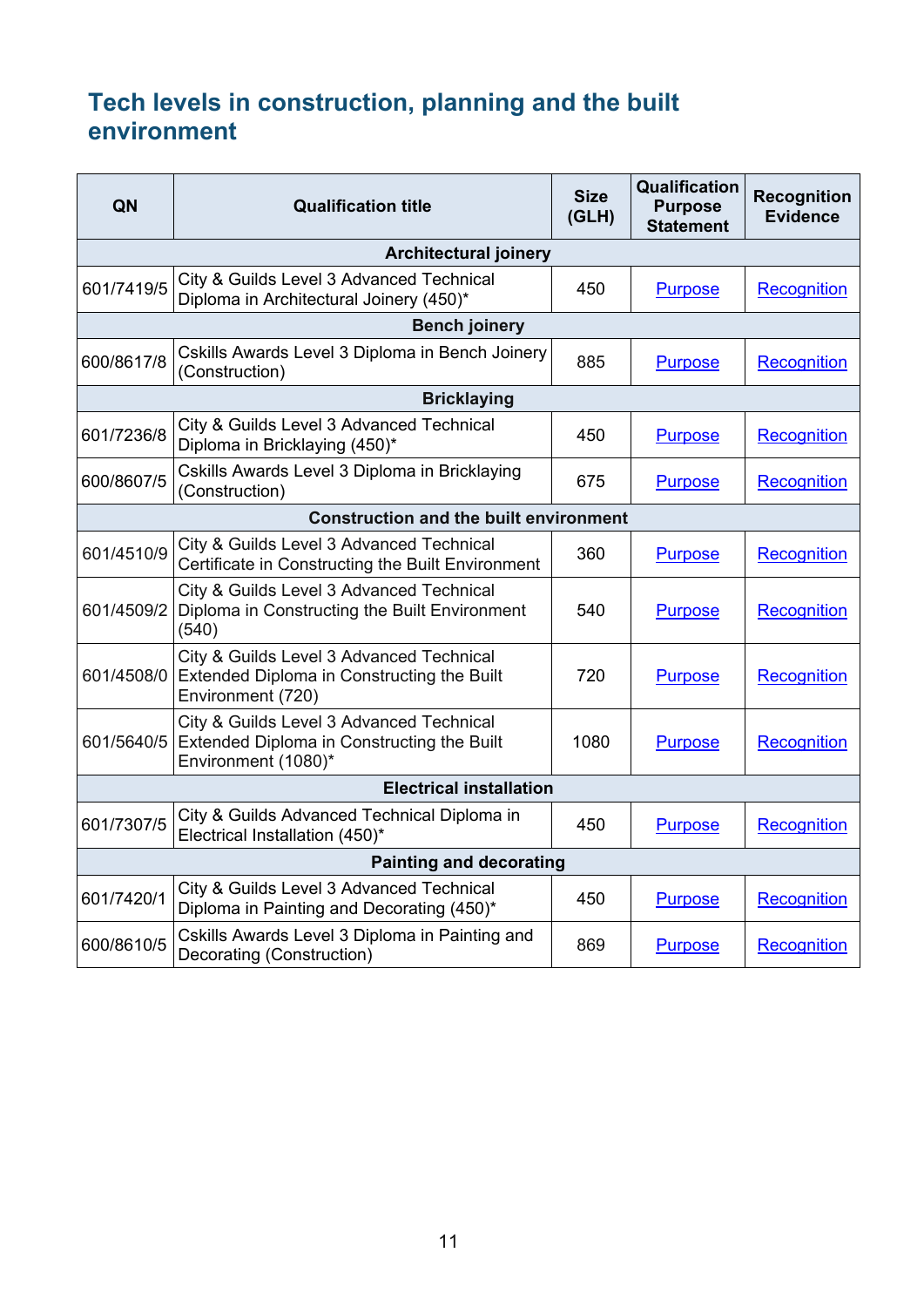| QN         | <b>Qualification title</b>                                                   | <b>Size</b><br>(GLH) | <b>Qualification</b><br><b>Purpose</b><br><b>Statement</b> | <b>Recognition</b><br><b>Evidence</b> |
|------------|------------------------------------------------------------------------------|----------------------|------------------------------------------------------------|---------------------------------------|
|            | <b>Plastering</b>                                                            |                      |                                                            |                                       |
| 601/7417/1 | City & Guilds Level 3 Advanced Technical<br>Diploma in Plastering (450)*     | 450                  | <b>Purpose</b>                                             | Recognition                           |
| 600/8613/0 | Cskills Awards Level 3 Diploma in Plastering<br>(Construction)               | 668                  | <b>Purpose</b>                                             | Recognition                           |
| Plumbing   |                                                                              |                      |                                                            |                                       |
| 601/4567/5 | EAL Level 3 Advanced Diploma in Plumbing                                     | 363                  | <b>Purpose</b>                                             | Recognition                           |
| 601/7201/0 | City & Guilds Level 3 Advanced Technical<br>Diploma in Plumbing (450)*       | 450                  | <b>Purpose</b>                                             | <b>Recognition</b>                    |
|            | Site carpentry                                                               |                      |                                                            |                                       |
| 601/7418/3 | City & Guilds Level 3 Advanced Technical<br>Diploma in Site Carpentry (450)* | 450                  | <b>Purpose</b>                                             | Recognition                           |
| 600/8604/X | Cskills Awards Level 3 Diploma in Site<br>Carpentry (Construction)           | 916                  | <b>Purpose</b>                                             | Recognition                           |
|            | <b>Stonemasonry</b>                                                          |                      |                                                            |                                       |
| 60086269   | Cskills Awards Level 3 Diploma in<br>Stonemasonry - Banker (Construction)    | 808                  | <b>Purpose</b>                                             | Recognition                           |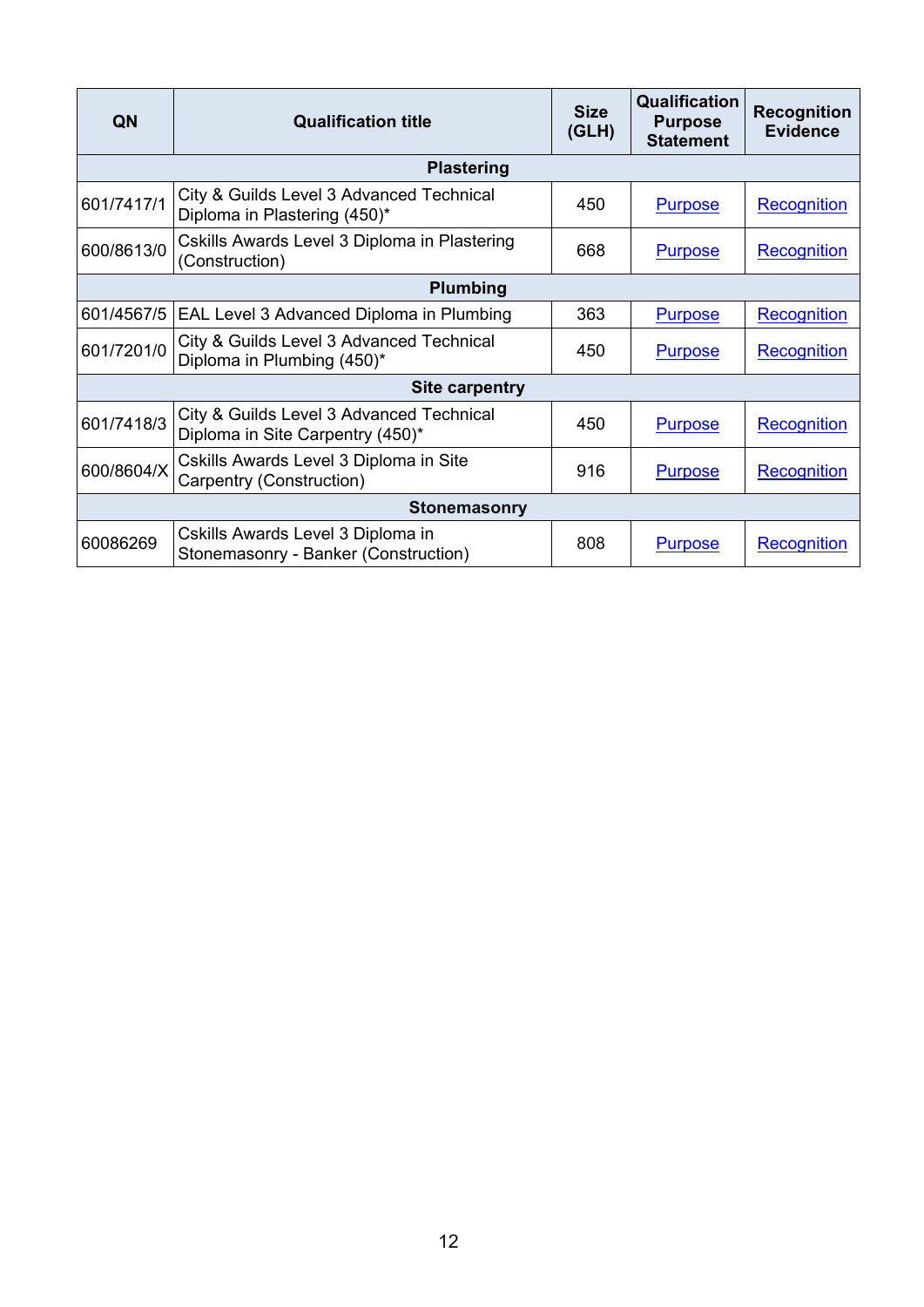# <span id="page-12-0"></span>**Tech levels in engineering and manufacturing**

| QN                          | <b>Qualification title</b>                                                                           | <b>Size</b><br>(GLH) | Qualification<br><b>Purpose</b><br><b>Statement</b> | <b>Recognition</b><br><b>Evidence</b> |
|-----------------------------|------------------------------------------------------------------------------------------------------|----------------------|-----------------------------------------------------|---------------------------------------|
|                             | Auto-electrical and mobile electrical operations                                                     |                      |                                                     |                                       |
| 601/7238/1                  | IMI Level 3 Diploma in Auto-Electrical and<br>Mobile Electrical Operations (VRQ)*                    | 450                  | <b>Purpose</b>                                      | <b>Recognition</b>                    |
|                             | <b>Automotive industry</b>                                                                           |                      |                                                     |                                       |
| 601/7382/8                  | City & Guilds Level 3 Advanced Technical<br>Certificate in the Automotive Industry*                  | 360                  | <b>Purpose</b>                                      | Recognition                           |
| 601/7383/X                  | City & Guilds Level 3 Advanced Technical<br>Extended Diploma in the Automotive Industry<br>$(720)^*$ | 720                  | <b>Purpose</b>                                      | Recognition                           |
|                             | <b>Aeronautical engineering</b>                                                                      |                      |                                                     |                                       |
| 601/7577/1                  | Pearson BTEC Level 3 National Diploma in<br>Aeronautical Engineering*                                | 720                  | <b>Purpose</b>                                      | Recognition                           |
| 601/7585/0                  | Pearson BTEC Level 3 National Extended<br>Diploma in Aeronautical Engineering*                       | 1080                 | <b>Purpose</b>                                      | <b>Recognition</b>                    |
| <b>Computer engineering</b> |                                                                                                      |                      |                                                     |                                       |
| 601/7578/3                  | Pearson BTEC Level 3 National Diploma in<br>Computer Engineering*                                    | 720                  | <b>Purpose</b>                                      | Recognition                           |
| 601/7586/2                  | Pearson BTEC Level 3 National Extended<br>Diploma in Computer Engineering*                           | 1080                 | <b>Purpose</b>                                      | <b>Recognition</b>                    |
|                             | <b>Design engineering</b>                                                                            |                      |                                                     |                                       |
| 601/7081/5                  | <b>AQA Level 3 Technical Level Engineering:</b><br>Design Engineering*                               | 720                  | <b>Purpose</b>                                      | <b>Recognition</b>                    |
|                             | <b>Electrical engineering</b>                                                                        |                      |                                                     |                                       |
| 601/4563/8                  | EAL Level 3 Advanced Diploma in Electrical<br>Installation                                           | 459                  | <b>Purpose</b>                                      | Recognition                           |
| 601/7579/5                  | Pearson BTEC Level 3 National Diploma in<br>Electrical and Electronic Engineering*                   | 720                  | <b>Purpose</b>                                      | <b>Recognition</b>                    |
| 601/7587/4                  | Pearson BTEC Level 3 National Extended<br>Diploma in Electrical and Electronic<br>Engineering*       | 1080                 | <b>Purpose</b>                                      | Recognition                           |
|                             | <b>Engineering</b>                                                                                   |                      |                                                     |                                       |
| 601/7079/7                  | <b>AQA Level 3 Foundation Technical Level</b><br>Engineering*                                        | 360                  | <b>Purpose</b>                                      | <b>Recognition</b>                    |
| 601/4535/3                  | City & Guilds Level 3 Advanced Technical<br>Certificate In Engineering                               | 360                  | <b>Purpose</b>                                      | Recognition                           |
| 601/4507/9                  | City & Guilds Level 3 Advanced Technical<br>Diploma in Engineering (540)                             | 540                  | <b>Purpose</b>                                      | Recognition                           |

| QN | <b>Qualification title</b>                                                                   | <b>Size</b><br>(GLH) | Qualification<br><b>Purpose</b><br><b>Statement</b> | <b>Recognition</b><br><b>Evidence</b> |
|----|----------------------------------------------------------------------------------------------|----------------------|-----------------------------------------------------|---------------------------------------|
|    | <b>OCR Level 3 Cambridge Technical Foundation</b><br>601/4600/X Diploma in Engineering (VRQ) | 540                  | <b>Purpose</b>                                      | Recognition                           |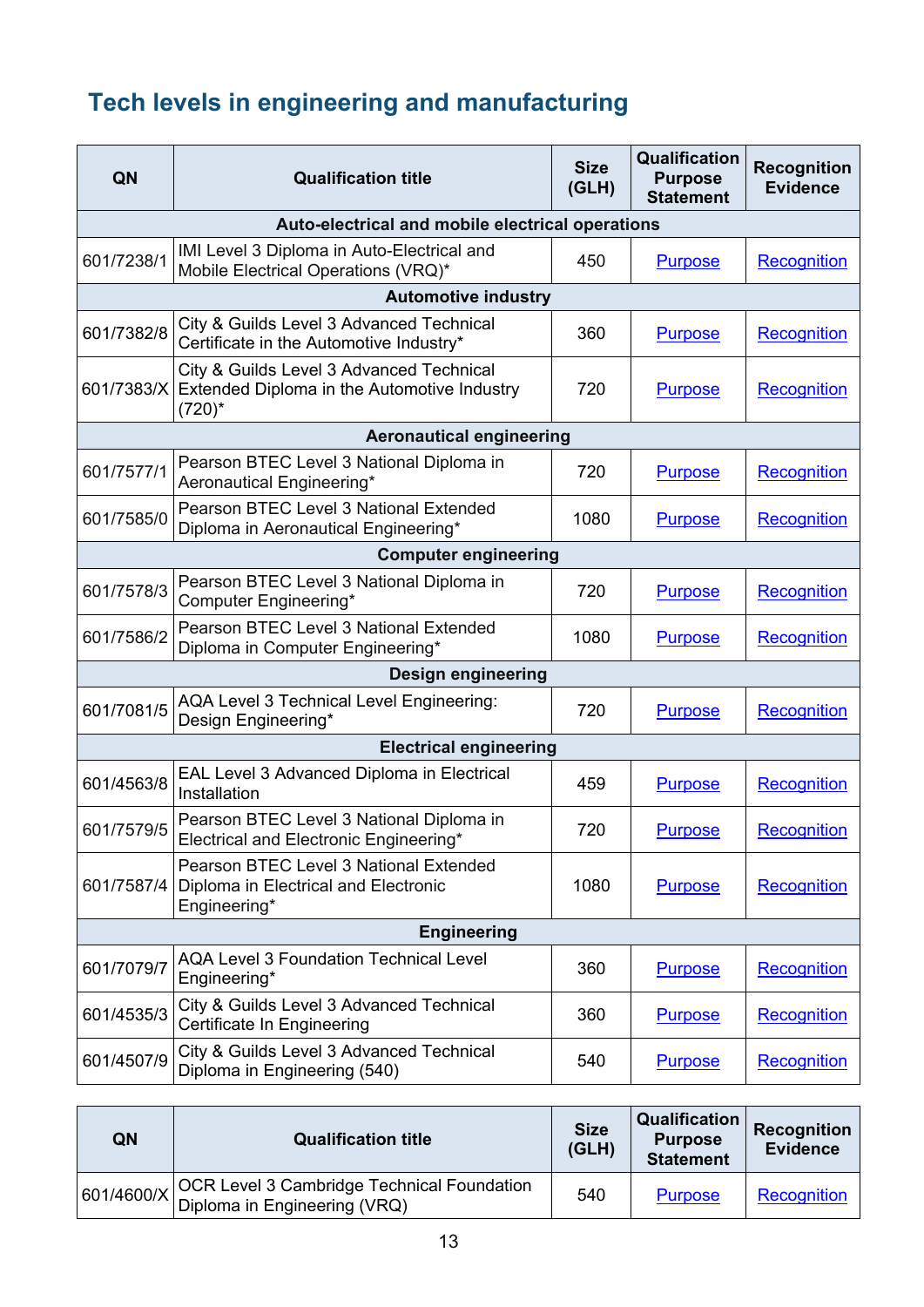| 601/4506/7                | City & Guilds Level 3 Advanced Technical<br>Extended Diploma in Engineering (720) | 720  | <b>Purpose</b> | <b>Recognition</b> |
|---------------------------|-----------------------------------------------------------------------------------|------|----------------|--------------------|
| 601/4599/7                | OCR Level 3 Cambridge Technical Diploma in<br>Engineering (VRQ)                   | 720  | <b>Purpose</b> | Recognition        |
| 601/7580/1                | Pearson BTEC Level 3 National Diploma in<br>Engineering*                          | 720  | <b>Purpose</b> | Recognition        |
| 601/7588/6                | Pearson BTEC Level 3 National Extended<br>Diploma in Engineering*                 | 1080 | <b>Purpose</b> | Recognition        |
|                           | <b>Engineering technology</b>                                                     |      |                |                    |
| 601/4564/X                | EAL Level 3 Advanced Diploma in Engineering<br>Technology                         | 375  | <b>Purpose</b> | Recognition        |
|                           | <b>Heavy vehicle maintenance</b>                                                  |      |                |                    |
| 601/7327/0                | IMI Level 3 Diploma in Heavy Vehicle<br>Maintenance (VRQ)*                        | 447  | <b>Purpose</b> | <b>Recognition</b> |
| Light vehicle maintenance |                                                                                   |      |                |                    |
| 601/7324/5                | IMI Level 3 Diploma in Light Vehicle<br>Maintenance (VRQ)*                        | 430  | <b>Purpose</b> | <b>Recognition</b> |
| 601/7325/7                | IMI Level 3 Extended Diploma in Light Vehicle<br>Maintenance (VRQ)*               | 574  | <b>Purpose</b> | Recognition        |
|                           | <b>Manufacturing engineering</b>                                                  |      |                |                    |
| 601/7582/5                | Pearson BTEC Level 3 National Diploma in<br>Manufacturing Engineering*            | 720  | <b>Purpose</b> | Recognition        |
| 601/7589/8                | Pearson BTEC Level 3 National Extended<br>Diploma in Manufacturing Engineering*   | 1080 | <b>Purpose</b> | Recognition        |
|                           | <b>Mechanical engineering</b>                                                     |      |                |                    |
| 601/7583/7                | Pearson BTEC Level 3 National Diploma in<br>Mechanical Engineering*               | 720  | <b>Purpose</b> | <b>Recognition</b> |
| 601/7590/4                | Pearson BTEC Level 3 National Extended<br>Diploma in Mechanical Engineering*      | 1080 | <b>Purpose</b> | <b>Recognition</b> |
|                           | <b>Mechatronic engineering</b>                                                    |      |                |                    |
| 601/7080/3                | AQA Level 3 Technical Level Engineering:<br>Mechatronic Engineering*              | 720  | <b>Purpose</b> | Recognition        |
|                           | Motorcycle maintenance                                                            |      |                |                    |
| 601/7328/2                | IMI Level 3 Diploma in Motorcycle Maintenance<br>$(VRQ)^*$                        | 447  | <b>Purpose</b> | Recognition        |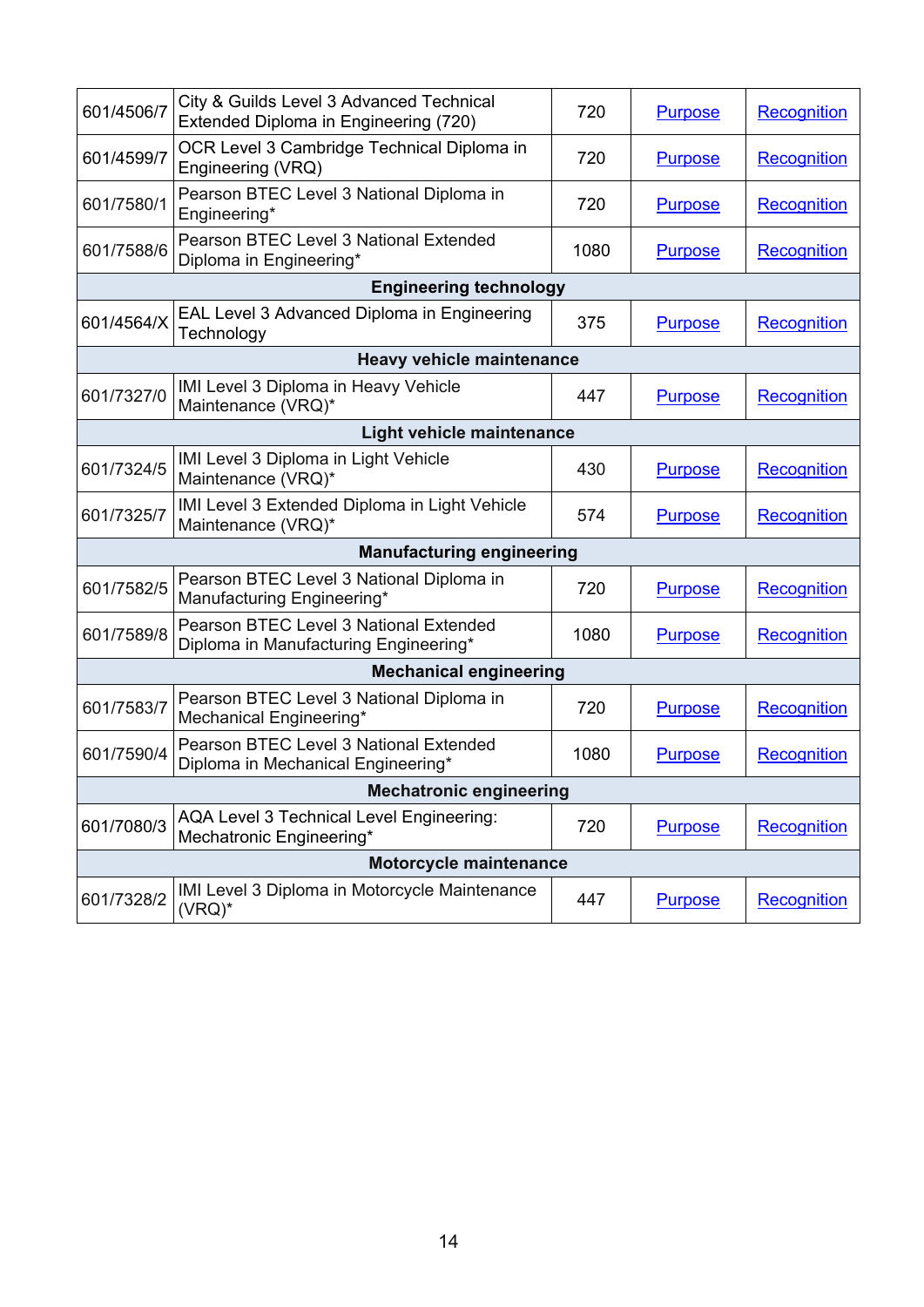| QN                        | <b>Qualification title</b>                                               | <b>Size</b><br>(GLH) | Qualification<br><b>Purpose</b><br><b>Statement</b> | <b>Recognition</b><br><b>Evidence</b> |
|---------------------------|--------------------------------------------------------------------------|----------------------|-----------------------------------------------------|---------------------------------------|
|                           | <b>Motorsport maintenance</b>                                            |                      |                                                     |                                       |
| 601/7334/8                | IMI Level 3 Extended Diploma in Motorsport<br>Maintenance (VRQ)*         | 557                  | <b>Purpose</b>                                      | <b>Recognition</b>                    |
| Power network engineering |                                                                          |                      |                                                     |                                       |
| 601/7082/7                | AQA Level 3 Technical Level Engineering:<br>Power Network Engineering*   | 720                  | <b>Purpose</b>                                      | <b>Recognition</b>                    |
| Vehicle accident repair   |                                                                          |                      |                                                     |                                       |
| 601/7115/7                | IMI Level 3 Diploma in Vehicle Accident Repair -<br>Paint (VRQ)*         | 438                  | <b>Purpose</b>                                      | <b>Recognition</b>                    |
| 601/7323/3                | IMI Level 3 Diploma in Vehicle Accident Repair -<br>Multi-Skilled (VRQ)* | 452                  | <b>Purpose</b>                                      | <b>Recognition</b>                    |
| 601/7117/0                | IMI Level 3 Diploma in Vehicle Accident Repair -<br>Body (VRQ)*          | 478                  | <b>Purpose</b>                                      | Recognition                           |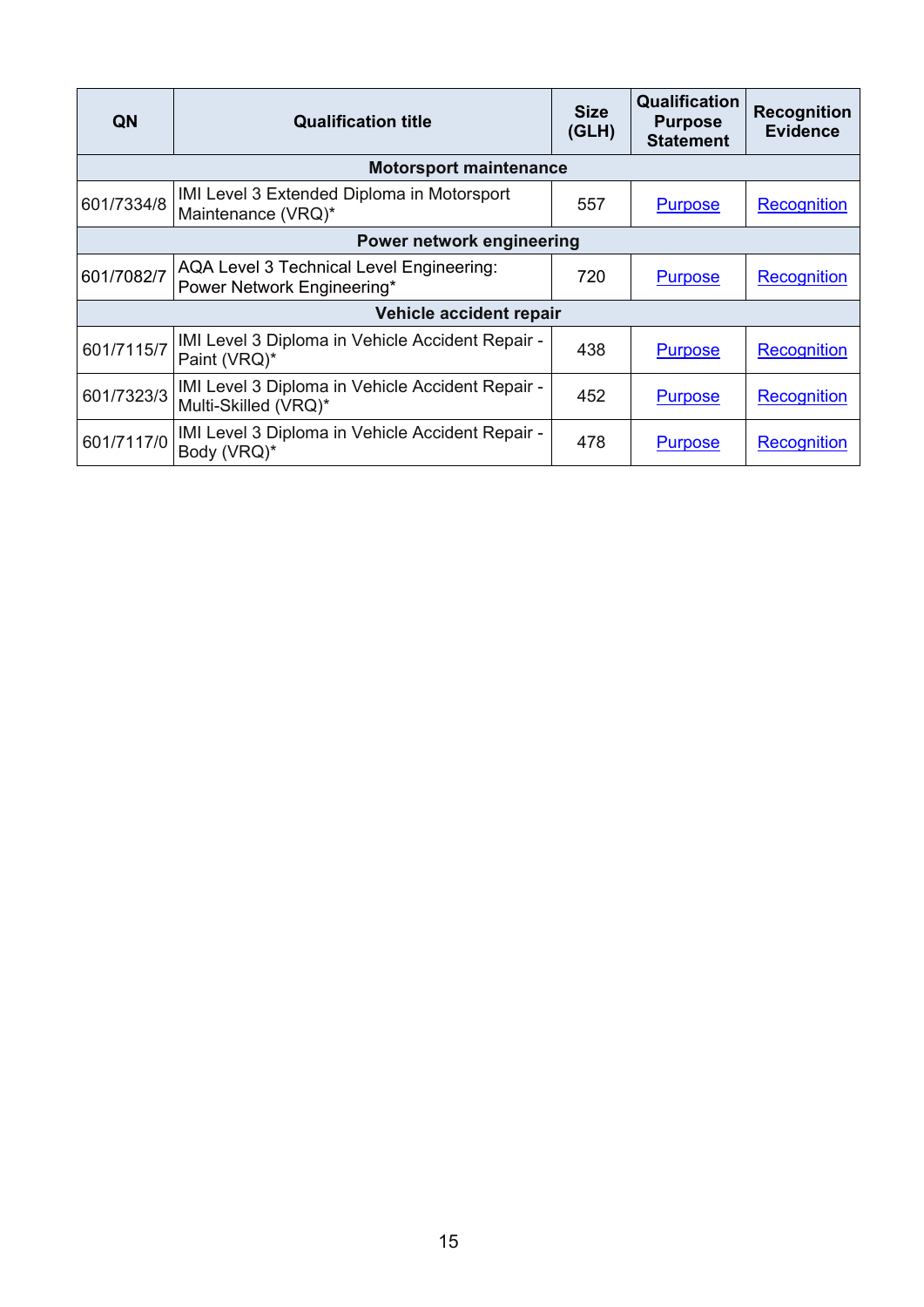## <span id="page-15-0"></span>**Tech levels in health and social care**

| QN                            | <b>Qualification title</b>                                                              | <b>Size</b><br>(GLH) | <b>Qualification</b><br><b>Purpose</b><br><b>Statement</b> | <b>Recognition</b><br><b>Evidence</b> |
|-------------------------------|-----------------------------------------------------------------------------------------|----------------------|------------------------------------------------------------|---------------------------------------|
|                               | <b>Complementary therapies</b>                                                          |                      |                                                            |                                       |
| 601/6989/8                    | VTCT Level 3 Diploma in Complementary<br>Therapies*                                     | 360                  | <b>Purpose</b>                                             | <b>Recognition</b>                    |
| 600/4895/5                    | <b>ITEC Level 3 Diploma in Complementary</b><br><b>Therapies</b>                        | 520                  | <b>Purpose</b>                                             | Recognition                           |
| 601/7355/5                    | City & Guilds Level 3 Advanced Technical<br>Diploma in Complementary Therapies (540)*   | 540                  | <b>Purpose</b>                                             | Recognition                           |
| <b>Health and social care</b> |                                                                                         |                      |                                                            |                                       |
| 601/7207/1                    | City & Guilds Level 3 Advanced Technical<br>Diploma in Health and Care (540)*           | 540                  | <b>Purpose</b>                                             | Recognition                           |
| 601/8434/6                    | NCFE CACHE Technical Level 3 Certificate in<br>Health and Social Care*                  | 600                  | <b>Purpose</b>                                             | Recognition                           |
| 601/7200/9                    | City & Guilds Level 3 Advanced Technical<br>Extended Diploma in Health and Care (1080)* | 1080                 | <b>Purpose</b>                                             | Recognition                           |
| 601/8435/8                    | <b>NCFE CACHE Technical Level 3 Extended</b><br>Diploma in Health and Social Care*      | 1170                 | <b>Purpose</b>                                             | Recognition                           |
|                               |                                                                                         |                      |                                                            |                                       |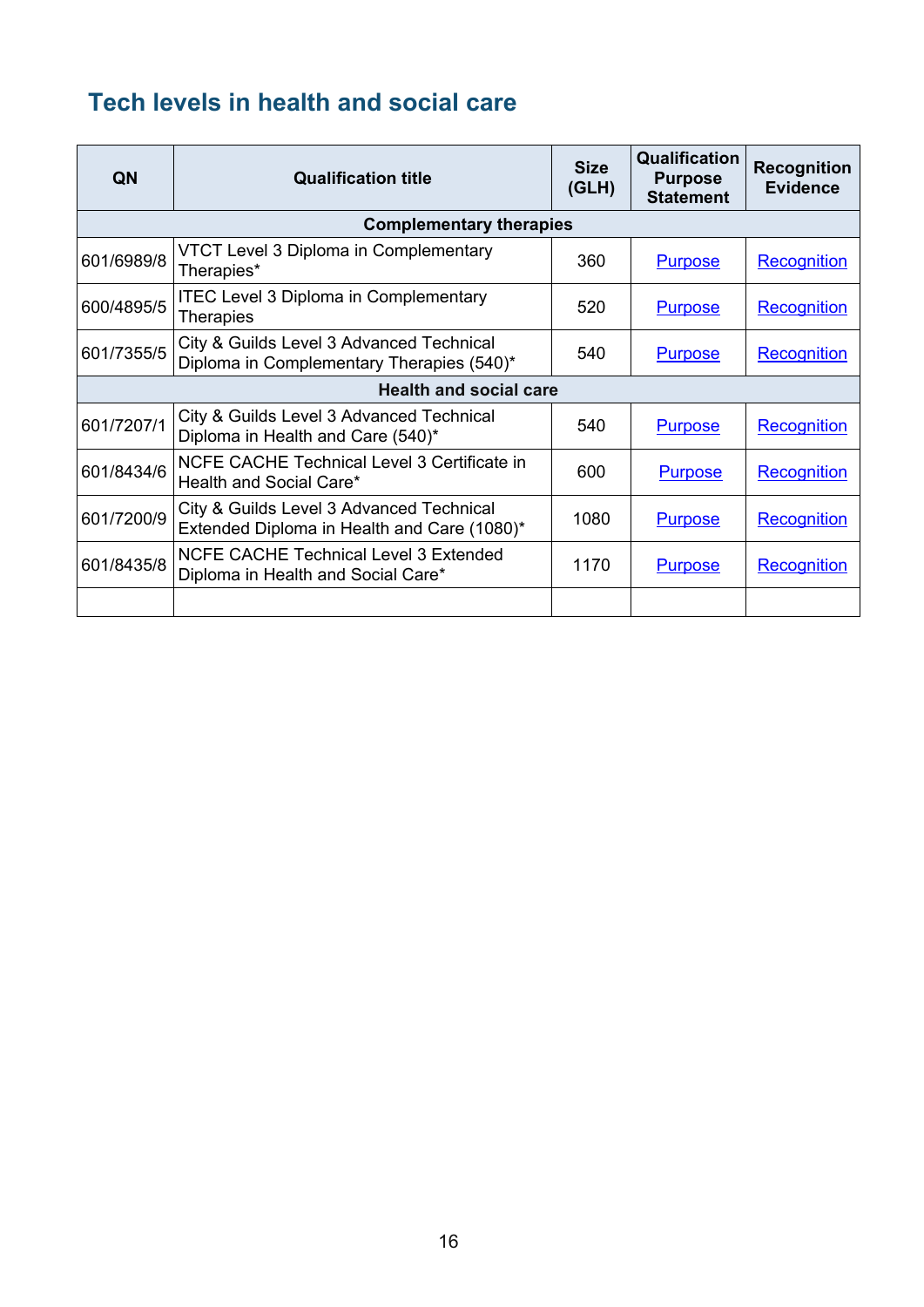# <span id="page-16-0"></span>**Tech levels in information and communication technology**

| QN                          | <b>Qualification title</b>                                                                 | <b>Size</b><br>(GLH) | Qualification<br><b>Purpose</b><br><b>Statement</b> | <b>Recognition</b><br><b>Evidence</b> |
|-----------------------------|--------------------------------------------------------------------------------------------|----------------------|-----------------------------------------------------|---------------------------------------|
|                             | <b>ICT systems and support</b>                                                             |                      |                                                     |                                       |
| 601/7126/1                  | AQA Level 3 Foundation Technical Level IT:<br><b>Technical Support*</b>                    | 360                  | <b>Purpose</b>                                      | <b>Recognition</b>                    |
| 601/7128/5                  | AQA Level 3 Technical Level IT: Networking*                                                | 720                  | <b>Purpose</b>                                      | <b>Recognition</b>                    |
| 601/7130/3                  | AQA Level 3 Technical Level IT: User Support*                                              | 720                  | <b>Purpose</b>                                      | Recognition                           |
| 601/7337/3                  | Pearson BTEC Level 3 National Diploma in<br><b>Business Information Systems*</b>           | 720                  | <b>Purpose</b>                                      | <b>Recognition</b>                    |
| 601/7339/7                  | Pearson BTEC Level 3 National Diploma in<br>Computer Systems and Network Support*          | 720                  | <b>Purpose</b>                                      | <b>Recognition</b>                    |
|                             | ΙT                                                                                         |                      |                                                     |                                       |
| 601/7099/2                  | OCR Level 3 Cambridge Technical Introductory<br>Diploma in IT (VRQ)*                       | 360                  | <b>Purpose</b>                                      | Recognition                           |
| 601/7100/5                  | OCR Level 3 Cambridge Technical Foundation<br>Diploma in IT (VRQ)*                         | 540                  | <b>Purpose</b>                                      | <b>Recognition</b>                    |
| 601/7101/7                  | OCR Level 3 Cambridge Technical Diploma in IT<br>$(VRQ)^*$                                 | 720                  | <b>Purpose</b>                                      | <b>Recognition</b>                    |
| <b>Computing</b>            |                                                                                            |                      |                                                     |                                       |
| 601/7124/8                  | AQA Level 3 Foundation Technical Level IT:<br>Cyber Security*                              | 360                  | <b>Purpose</b>                                      | <b>Recognition</b>                    |
| 601/7125/X                  | AQA Level 3 Foundation Technical Level IT:<br>Scripting and App Programming*               | 360                  | <b>Purpose</b>                                      | Recognition                           |
| 601/7127/3                  | AQA Level 3 Technical Level IT: Cyber Security<br>and Security Administration*             | 720                  | <b>Purpose</b>                                      | Recognition                           |
| 601/7129/7                  | AQA Level 3 Technical Level IT: Programming*                                               | 720                  | <b>Purpose</b>                                      | Recognition                           |
| 601/7340/3                  | Pearson BTEC Level 3 National Diploma in<br>Computing for Creative Industries*             | 720                  | <b>Purpose</b>                                      | <b>Recognition</b>                    |
| 601/7338/5                  | Pearson BTEC Level 3 National Diploma in<br>Computer Science*                              | 720                  | <b>Purpose</b>                                      | Recognition                           |
| <b>Digital technologies</b> |                                                                                            |                      |                                                     |                                       |
| 601/4513/4                  | City & Guilds Level 3 Advanced Technical<br>Certificate in Digital Technologies            | 360                  | <b>Purpose</b>                                      | Recognition                           |
| 601/4511/0                  | City & Guilds Level 3 Advanced Technical<br>Extended Diploma in Digital Technologies (720) | 720                  | <b>Purpose</b>                                      | Recognition                           |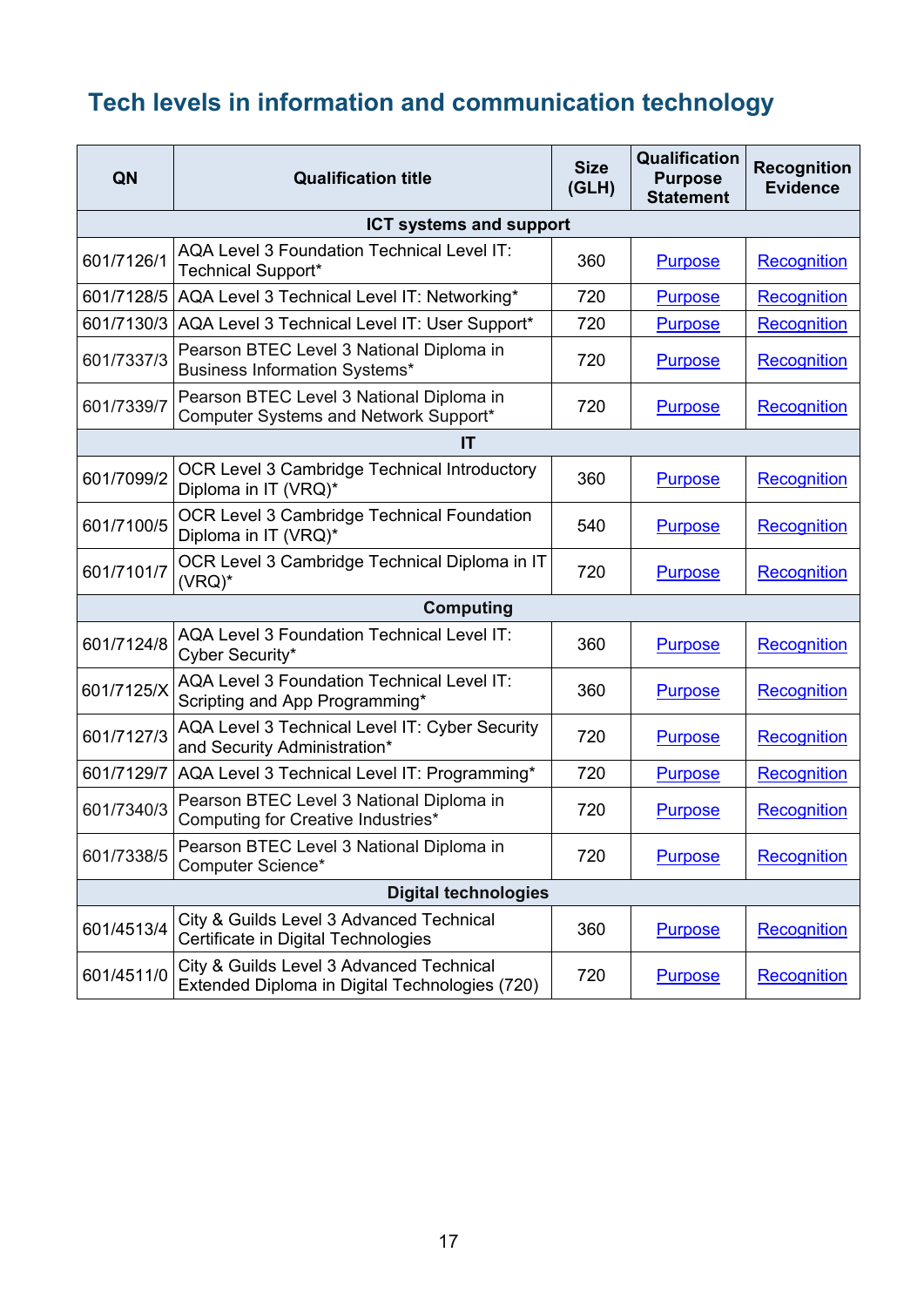## <span id="page-17-0"></span>**Tech levels in sport, leisure and recreation**

| QN                        | <b>Qualification title</b>                                                                         | <b>Size</b><br>(GLH) | <b>Qualification</b><br><b>Purpose</b><br><b>Statement</b> | <b>Recognition</b><br><b>Evidence</b> |
|---------------------------|----------------------------------------------------------------------------------------------------|----------------------|------------------------------------------------------------|---------------------------------------|
|                           | Massage and therapies for sport                                                                    |                      |                                                            |                                       |
| 601/7002/5                | VTCT Level 3 Diploma in Massage and<br>Therapies for Sport*                                        | 400                  | <b>Purpose</b>                                             | Recognition                           |
|                           | <b>Sport and active leisure</b>                                                                    |                      |                                                            |                                       |
| 601/1894/5                | <b>ITEC Level 3 Diploma in Personal Training</b><br>(Gym-Based Exercise)                           | 346                  | <b>Purpose</b>                                             | Recognition                           |
| 601/7001/3                | VTCT Level 3 Diploma in Personal Training*                                                         | 431                  | <b>Purpose</b>                                             | <b>Recognition</b>                    |
| 601/7095/5                | <b>OCR Level 3 Cambridge Technical Foundation</b><br>Diploma in Sport and Physical Activity (VRQ)* | 540                  | <b>Purpose</b>                                             | Recognition                           |
| 601/7096/7                | OCR Level 3 Cambridge Technical Diploma in<br>Sport and Physical Activity (VRQ)*                   | 720                  | <b>Purpose</b>                                             | <b>Recognition</b>                    |
| 601/7215/0                | Pearson BTEC Level 3 National Diploma in<br><b>Fitness Services*</b>                               | 720                  | <b>Purpose</b>                                             | Recognition                           |
| 601/6042/1                | Active IQ Level 3 Diploma In Physical Activity,<br>Fitness and Exercise Science*                   | 900                  | <b>Purpose</b>                                             | Recognition                           |
| <b>Travel and tourism</b> |                                                                                                    |                      |                                                            |                                       |
| 601/7515/1                | City & Guilds Level 3 Advanced Technical<br>Diploma in Business Travel (450)*                      | 450                  | <b>Purpose</b>                                             | Recognition                           |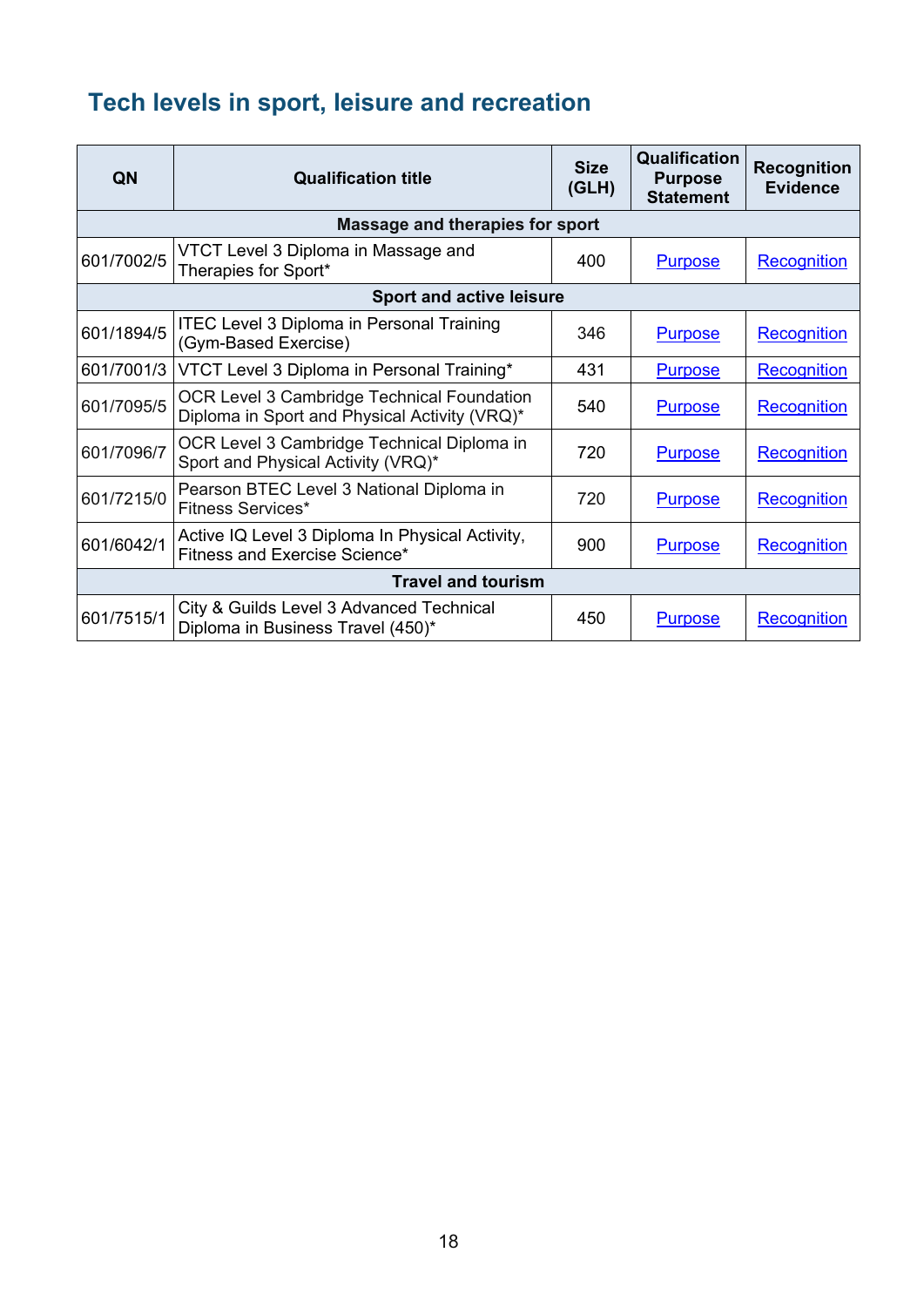## <span id="page-18-0"></span>**Tech levels in retail, hospitality and commercial enterprise**

| QN         | <b>Qualification title</b>                                                                                              | <b>Size</b><br>(GLH) | Qualification<br><b>Purpose</b><br><b>Statement</b> | <b>Recognition</b><br><b>Evidence</b> |
|------------|-------------------------------------------------------------------------------------------------------------------------|----------------------|-----------------------------------------------------|---------------------------------------|
|            | <b>Beauty</b>                                                                                                           |                      |                                                     |                                       |
| 601/6979/5 | VTCT Level 3 Diploma in Beauty Make-up<br>Techniques*                                                                   | 365                  | <b>Purpose</b>                                      | Recognition                           |
| 601/6975/8 | VTCT Level 3 Diploma in Massage Therapies*                                                                              | 370                  | <b>Purpose</b>                                      | <b>Recognition</b>                    |
| 601/0586/0 | <b>ITEC Level 3 Diploma in Spa and Body</b><br><b>Treatments</b>                                                        | 374                  | <b>Purpose</b>                                      | Recognition                           |
| 601/6984/9 | VTCT Level 3 Diploma in Nail Technologies*                                                                              | 375                  | <b>Purpose</b>                                      | <b>Recognition</b>                    |
| 601/0591/4 | <b>ITEC Level 3 Diploma in Massage and</b><br><b>Electrotherapy Treatments</b>                                          | 380                  | <b>Purpose</b>                                      | <b>Recognition</b>                    |
| 601/6982/5 | VTCT Level 3 Diploma in Beauty Therapy*                                                                                 | 380                  | <b>Purpose</b>                                      | <b>Recognition</b>                    |
| 601/0585/9 | <b>ITEC Level 3 Diploma in Nail Treatments</b>                                                                          | 385                  | <b>Purpose</b>                                      | Recognition                           |
| 601/6987/4 | VTCT Level 3 Diploma in Theatrical and Media<br>Make-up*                                                                | 410                  | <b>Purpose</b>                                      | Recognition                           |
| 601/6977/1 | VTCT Level 3 Diploma in Spa Therapy*                                                                                    | 410                  | <b>Purpose</b>                                      | <b>Recognition</b>                    |
| 601/6981/3 | VTCT Level 3 Extended Diploma in Beauty<br>Make-up Techniques*                                                          | 440                  | <b>Purpose</b>                                      | Recognition                           |
| 601/7492/4 | City & Guilds Level 3 Advanced Technical<br>Diploma in Nail Technology (450)*                                           | 450                  | <b>Purpose</b>                                      | <b>Recognition</b>                    |
| 601/6986/2 | VTCT Level 3 Extended Diploma in Nail<br>Technologies*                                                                  | 450                  | <b>Purpose</b>                                      | Recognition                           |
| 601/6983/7 | VTCT Level 3 Extended Diploma in Beauty<br>Therapy*                                                                     | 470                  | <b>Purpose</b>                                      | Recognition                           |
| 601/6976/X | VTCT Level 3 Extended Diploma in Massage<br>Therapies*                                                                  | 475                  | <b>Purpose</b>                                      | Recognition                           |
| 601/6988/6 | <b>VTCT Level 3 Extended Diploma in Theatrical</b><br>and Media Make-up*                                                | 475                  | <b>Purpose</b>                                      | Recognition                           |
| 601/6978/3 | VTCT Level 3 Extended Diploma in Spa<br>Therapy*                                                                        | 515                  | <b>Purpose</b>                                      | Recognition                           |
| 601/7352/X | City & Guilds Level 3 Advanced Technical<br>Diploma in Beauty and Spa Therapy (540)*                                    | 540                  | <b>Purpose</b>                                      | Recognition                           |
| 601/7501/1 | City & Guilds Level 3 Advanced Technical<br>Diploma in Media Make-up Artistry (540)*                                    | 540                  | <b>Purpose</b>                                      | Recognition                           |
| 601/7514/X | City & Guilds Level 3 Advanced Technical<br>Diploma in Theatrical, Special Effects and Media<br>Make-up Artistry (540)* | 540                  | <b>Purpose</b>                                      | Recognition                           |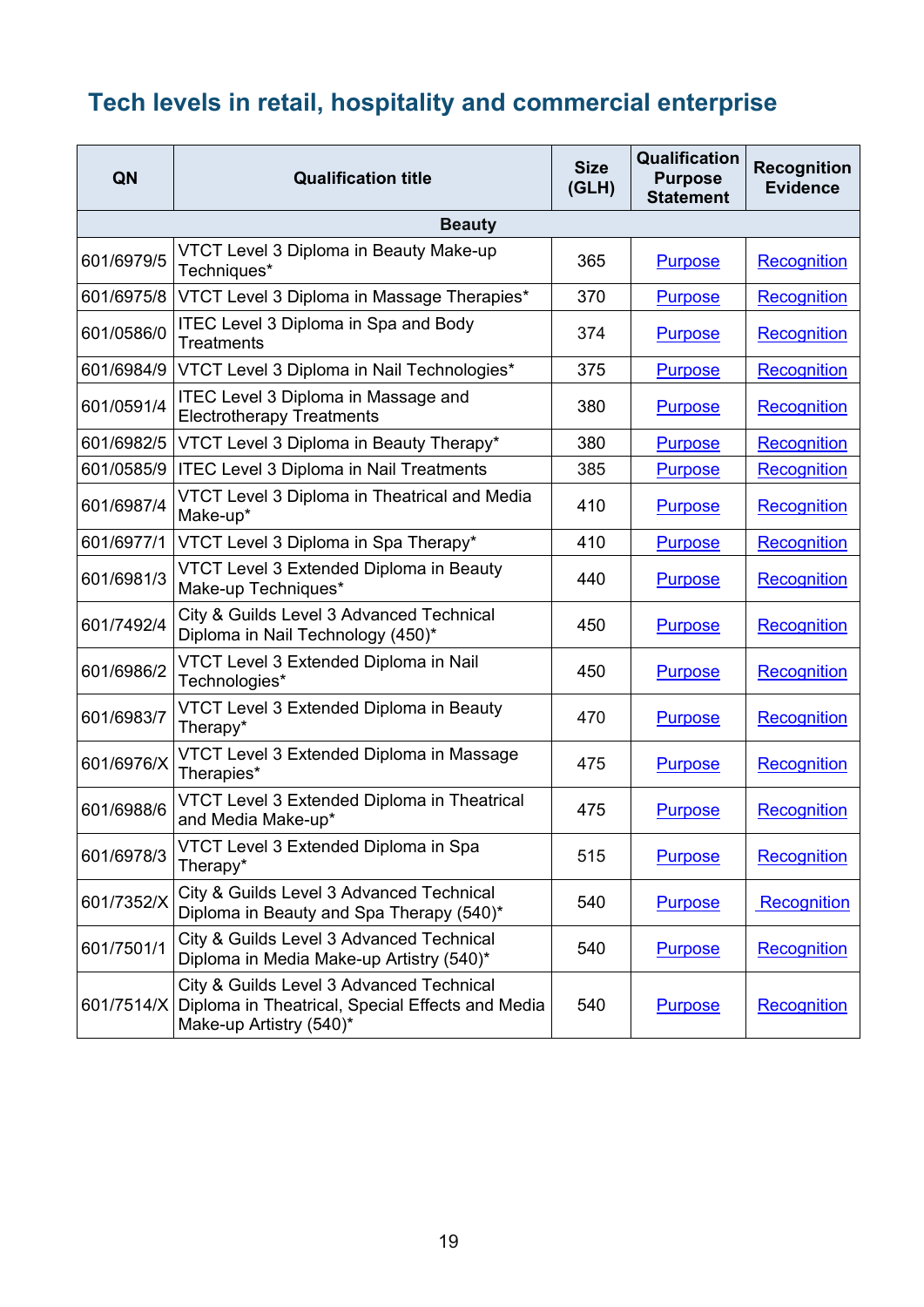| QN         | <b>Qualification title</b>                                                                                          | <b>Size</b><br>(GLH) | <b>Qualification</b><br><b>Purpose</b><br><b>Statement</b> | <b>Recognition</b><br><b>Evidence</b> |
|------------|---------------------------------------------------------------------------------------------------------------------|----------------------|------------------------------------------------------------|---------------------------------------|
|            | Cookery                                                                                                             |                      |                                                            |                                       |
| 601/6999/0 | VTCT Level 3 Diploma in Professional Patisserie<br>and Confectionery*                                               | 370                  | <b>Purpose</b>                                             | Recognition                           |
| 601/7499/7 | City & Guilds Level 3 Advanced Technical<br>Diploma for Professional Chefs (Kitchen and<br>Larder) (450)*           | 450                  | <b>Purpose</b>                                             | Recognition                           |
| 601/7498/5 | City & Guilds Level 3 Advanced Technical<br>Diploma for Professional Chefs (Patisserie and<br>Confectionery) (450)* | 450                  | <b>Purpose</b>                                             | Recognition                           |
| 601/7497/3 | City & Guilds Level 3 Advanced Technical<br>Diploma in Professional Cookery (450)*                                  | 450                  | <b>Purpose</b>                                             | Recognition                           |
| 601/6997/7 | VTCT Level 3 Diploma in Advanced Professional<br>Cookery*                                                           | 450                  | <b>Purpose</b>                                             | <b>Recognition</b>                    |
| 601/7462/6 | City & Guilds Level 3 Advanced Technical<br>Diploma for Professional Chefs (540)*                                   | 540                  | <b>Purpose</b>                                             | Recognition                           |
| 601/6998/9 | VTCT Level 3 Extended Diploma in Advanced<br>Professional Cookery*                                                  | 600                  | <b>Purpose</b>                                             | <b>Recognition</b>                    |
|            | Food and beverage service supervision                                                                               |                      |                                                            |                                       |
| 601/7370/1 | City & Guilds Level 3 Advanced Technical<br>Diploma in Supervision in Food and Beverage<br>Services (450)*          | 450                  | <b>Purpose</b>                                             | <b>Recognition</b>                    |
|            | <b>Hairdressing</b>                                                                                                 |                      |                                                            |                                       |
| 601/7004/9 | VTCT Level 3 Diploma in Hairdressing for<br>Colour Technicians*                                                     | 360                  | <b>Purpose</b>                                             | Recognition                           |
| 601/6990/4 | VTCT Level 3 Diploma in Hairdressing*                                                                               | 365                  | <b>Purpose</b>                                             | <b>Recognition</b>                    |
| 601/6992/8 | VTCT Level 3 Diploma in Barbering*                                                                                  | 370                  | <b>Purpose</b>                                             | <b>Recognition</b>                    |
| 601/6996/5 | VTCT Level 3 Diploma in Hairdressing for<br><b>Chemical Technicians*</b>                                            | 385                  | <b>Purpose</b>                                             | Recognition                           |
| 601/6994/1 | VTCT Level 3 Diploma in Hairdressing for<br>Cutting and Styling Technicians*                                        | 385                  | <b>Purpose</b>                                             | Recognition                           |
| 601/6993/X | VTCT Level 3 Extended Diploma in Barbering*                                                                         | 435                  | <b>Purpose</b>                                             | Recognition                           |
| 601/6991/6 | VTCT Level 3 Extended Diploma in<br>Hairdressing*                                                                   | 440                  | <b>Purpose</b>                                             | <b>Recognition</b>                    |
| 601/7346/4 | City & Guilds Level 3 Advanced Technical<br>Diploma in Barbering (450)*                                             | 450                  | <b>Purpose</b>                                             | Recognition                           |
| 601/7348/8 | City & Guilds Level 3 Advanced Technical<br>Diploma in Hairdressing (540)*                                          | 540                  | <b>Purpose</b>                                             | Recognition                           |